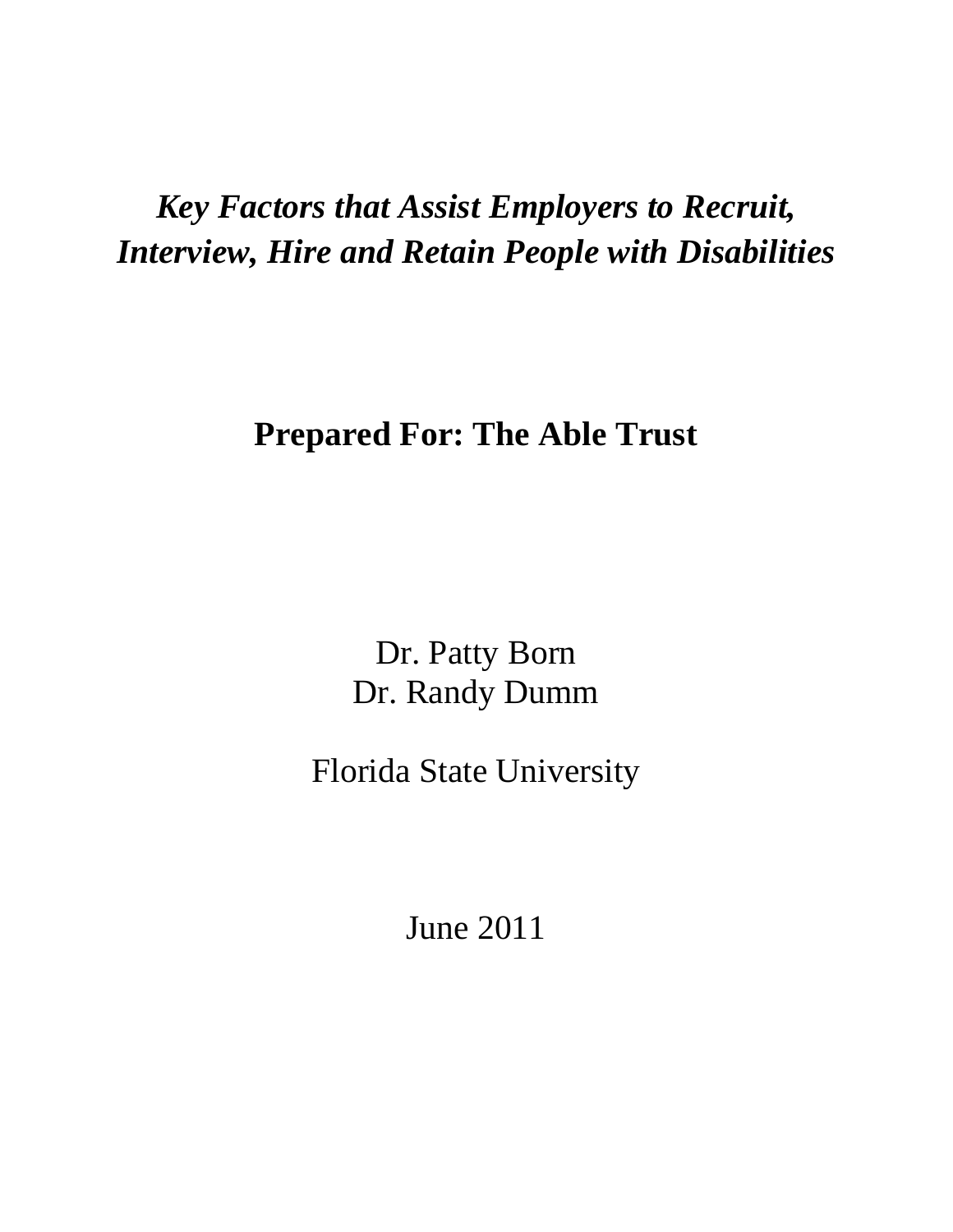### **Key Factors that Assist Employers to Recruit, Interview, Hire and Retain People with Disabilities**

### **1. Introduction**

Employment of people with disabilities has been a concern for quite some time. For a variety of reasons that have been explored in many different settings, the number of persons with disabilities who are willing and able to enter and contribute in the work force consistently exceeds the opportunities for which these people are given serious consideration. Existing research suggests, for example, that lack of information, preconceived biases, and a perception of increased risk, are all associated with employers' disinterest in recruiting and hiring people with disabilities (PWDs).

The objectives of this research project are (1) to identify the key factors that drive employer behavior related to recruiting, interviewing, hiring and retaining people with disabilities, and (2) to identify successful approaches by which The Able Trust could assist employers in these activities to further assist Floridians with disabilities in achieving employment.

The report proceeds as follows. In the next section, we discuss the outcome of our pre-survey interview process, in which we discussed main concerns with regard to the hiring of PWDs. In Section 3, we describe our data collection process and provide a univariate analysis of the responses to some key survey questions. In Section 4, we present the results of our analysis along three main themes: perceived barriers, effective interventions, and company activities, including both the intent and actual efforts to hire PWDs. Specifically, we focus on individual and firm characteristics that might explain variation in responses in these areas. In Section 5 we distinguish perceptions and activities as they pertain to the particular stages of employment: recruiting, interviewing, hiring and retaining PWDs. Section 6 concludes with a brief summary of the results and recommendations.

### **2. Pre-Survey Interviews**

In order to focus on the most urgent concerns of Florida employers with respect to hiring PWDs, we conducted six telephone interviews with state Business Leadership Network (BLN) representatives and one additional telephone interview with a representative from a large employer based in Florida. The purpose of these interviews was to gather information regarding the structure and focus of BLNs, as well as the various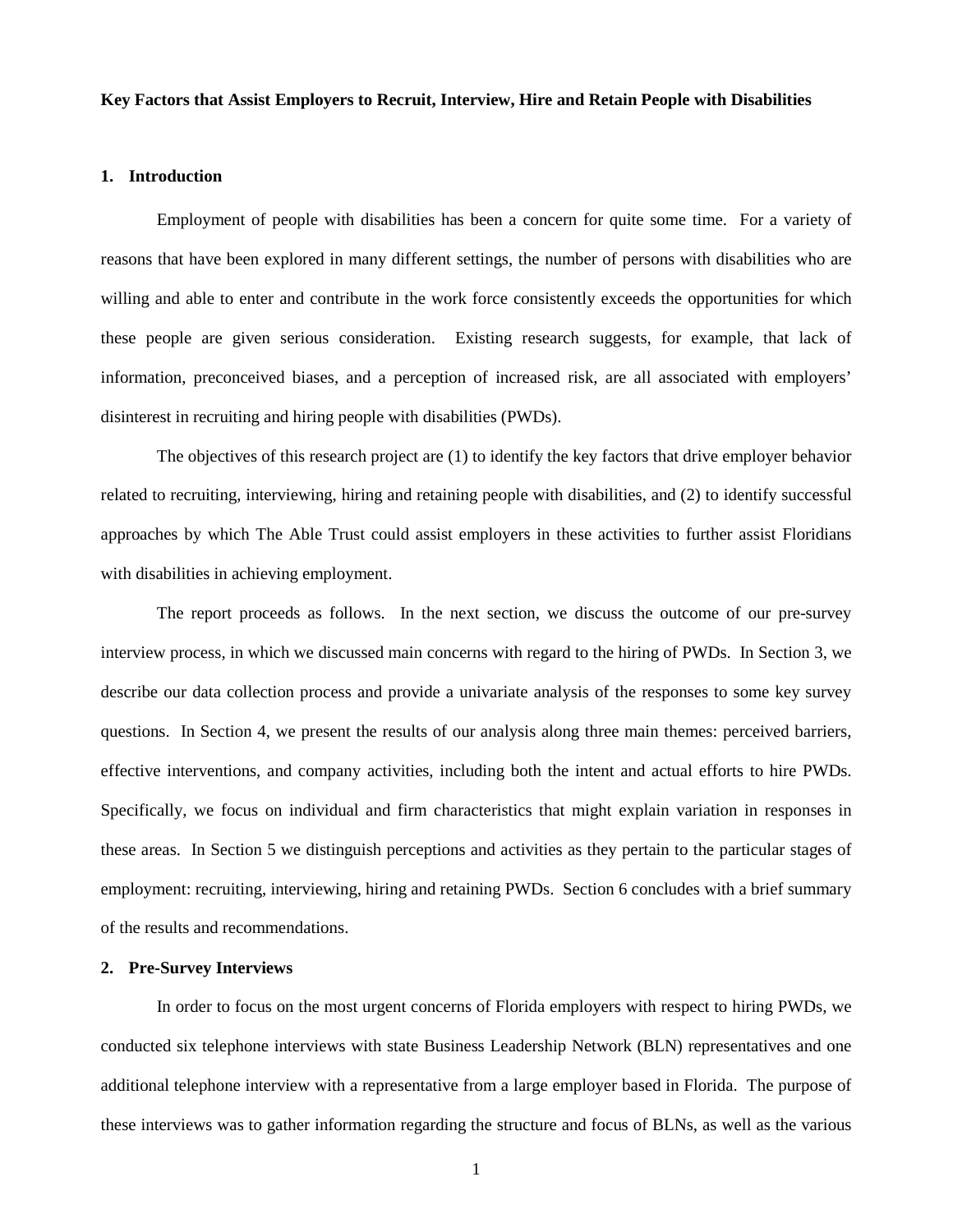activities that these organizations engaged in to address PWD employment-related issues. These interviews helped us gain a deeper understanding of the BLN operations and provided insights regarding the concerns or barriers to PWD employment, and helped identify the types of efforts and activities that were noted as being especially successful within these groups.

One important part of our discussion with the BLN leaders involved the challenge of recruiting PWDs. While a true application of "equal opportunity" suggests that employers consider all applicants for a position irrespective of disability, the respondents indicated that there are real barriers in the process of receiving applications from PWDs who might fit the requirements for a particular position. To resolve this, many respondents indicated that establishing a liaison relationship with a local vocational rehabilitation organization was very helpful for recruitment. The representatives also agreed that companies must have educated recruiters and educated interviewers – people up front in the hiring process - with the right mindset.

Several representatives described successful recruiting events and noted that the Internet is becoming a more valuable tool in recruitment. Several BLNs also have held fundraising and charity events that have drawn in new BLN members and in some cases, increased potential internships and full time placements opportunities. It is interesting to note here that the activities and events varied across these BLNs and we expect that would likely be the case for the other BLNs as well. More importantly, it was clear in our conversations that a specific type of fundraising activity or event was less important than the effort itself as each successful fundraiser or event was a source of pride for the BLNs and helped the BLNs focus on their mission of serving PWDs.

Upon hiring a PWD, the BLN representatives indicated a strong need to have someone within the company who has the ability and experience to understand the PWD population, and a place within the company with resources so PWDs (employees) can get information and ask for accommodations if needed. It also was noted that companies need more participation from upper management (i.e., executives, CEOs) not just the staff in human resources. All agreed that support for the effort to hire PWDs has to come from the top.

Several representatives noted the success of their PWD internship placement programs. According to the BLN respondents, these arrangements appear to work because it provides employers with the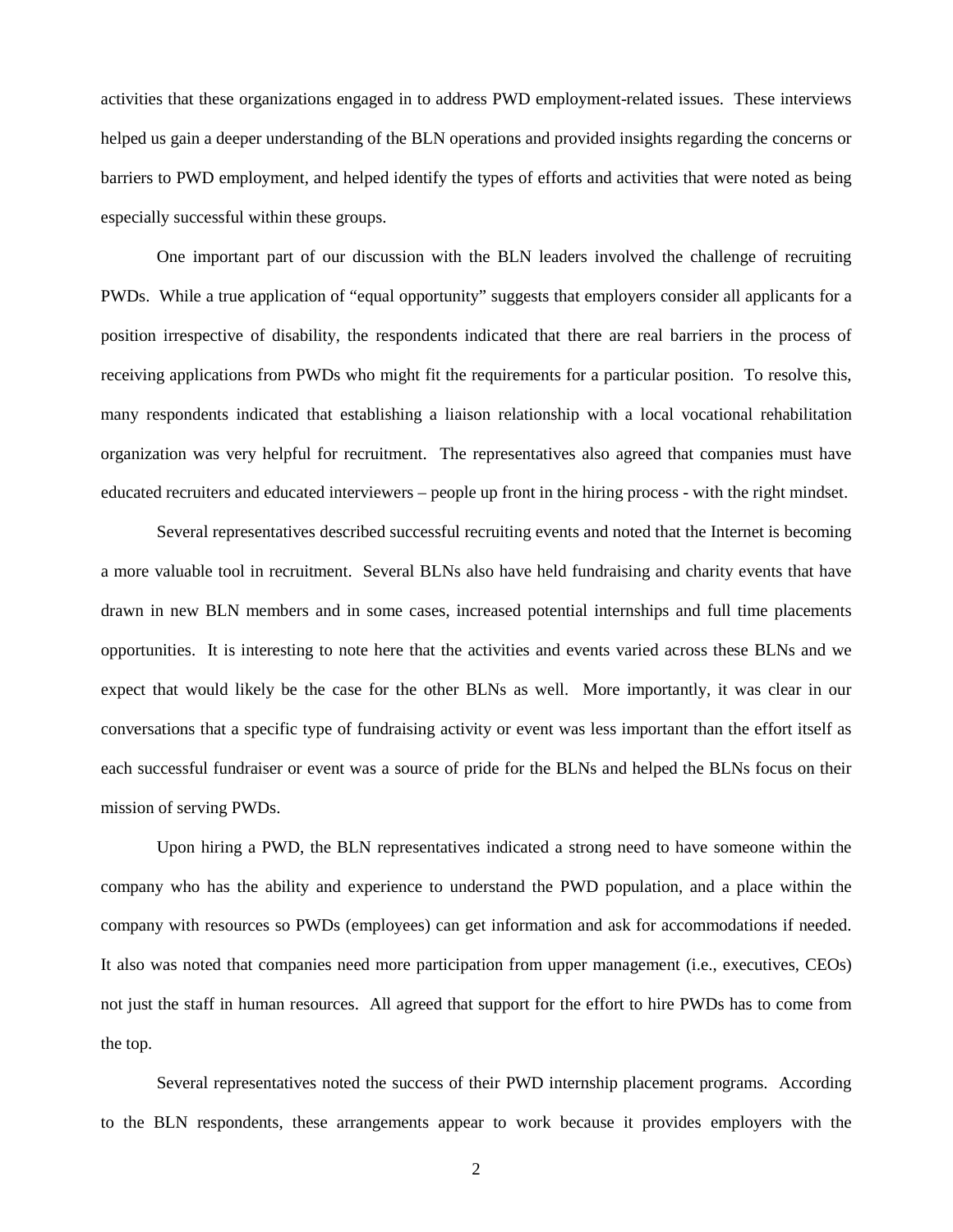opportunity to evaluate the PWD-intern before committing to hiring him or her on a full-time basis. While these programs appear to be successful, representatives agreed that a lack of funding limits their expansion. One representative suggested that these internships should provide more on-the-job skills training to increase the likelihood that the part time intern is considered for full time placement.

The top challenges noted in our interviews related to PWDs finding and retaining employment all stem from the current uncertain economic conditions. The employment market is very competitive, but the unemployment rate is higher than ever. The economic downturn has negatively impacted on the resources that businesses have for hiring and training new employees and this is likely to have had an even greater adverse impact on the resources available to hire and train PWDs. Charitable organizations, including BLNs, which dedicate volunteer time to the issue, have less time to commit to the cause. The representatives agreed that more coordination and cooperation across these organizations for sharing ideas and efforts, including the planning of events and maintaining a website, might alleviate some of these costs. Several representatives indicated that they could use help in establishing relationships with local charitable groups and vocational rehabilitation organizations, because their BLN does not have the resources necessary.

Most striking in our interviews was the general sentiment that opportunities to bring PWDs into the work place, through an internship or mentorship-type program, was very useful to breaking down misperceptions of employees and employers with regard to the potential contributions of PWDs in the workforce. For this reason, one area of emphasis in our survey is on whether and how a company's efforts with respect to employing PWDs impacts on an employee's perceptions towards PWDs in the workplace.

### **3. Survey Data Overview**

Our consideration of survey questions began in conjunction with our telephone interviews in the fall of 2010 and resulted in a 78-question survey instrument [See Appendix A]. The survey was field-tested in January, 2011 and was administered through Qualtrics beginning on February 23, 2011. Qualtrics sent the survey out to clients in Florida who are decision makers in Florida companies (ex. Chairman, Owner, Partner, CEO, CFO, CIO, SVP, VP, GM, Director, Manager, etc). As of early March, we received 191 responses, [1](#page-3-0)41 of which are complete.<sup>1</sup>

<span id="page-3-0"></span> $<sup>1</sup>$  The sample meets statistical requirements for our analysis. See Appendix B for survey power calculations.</sup>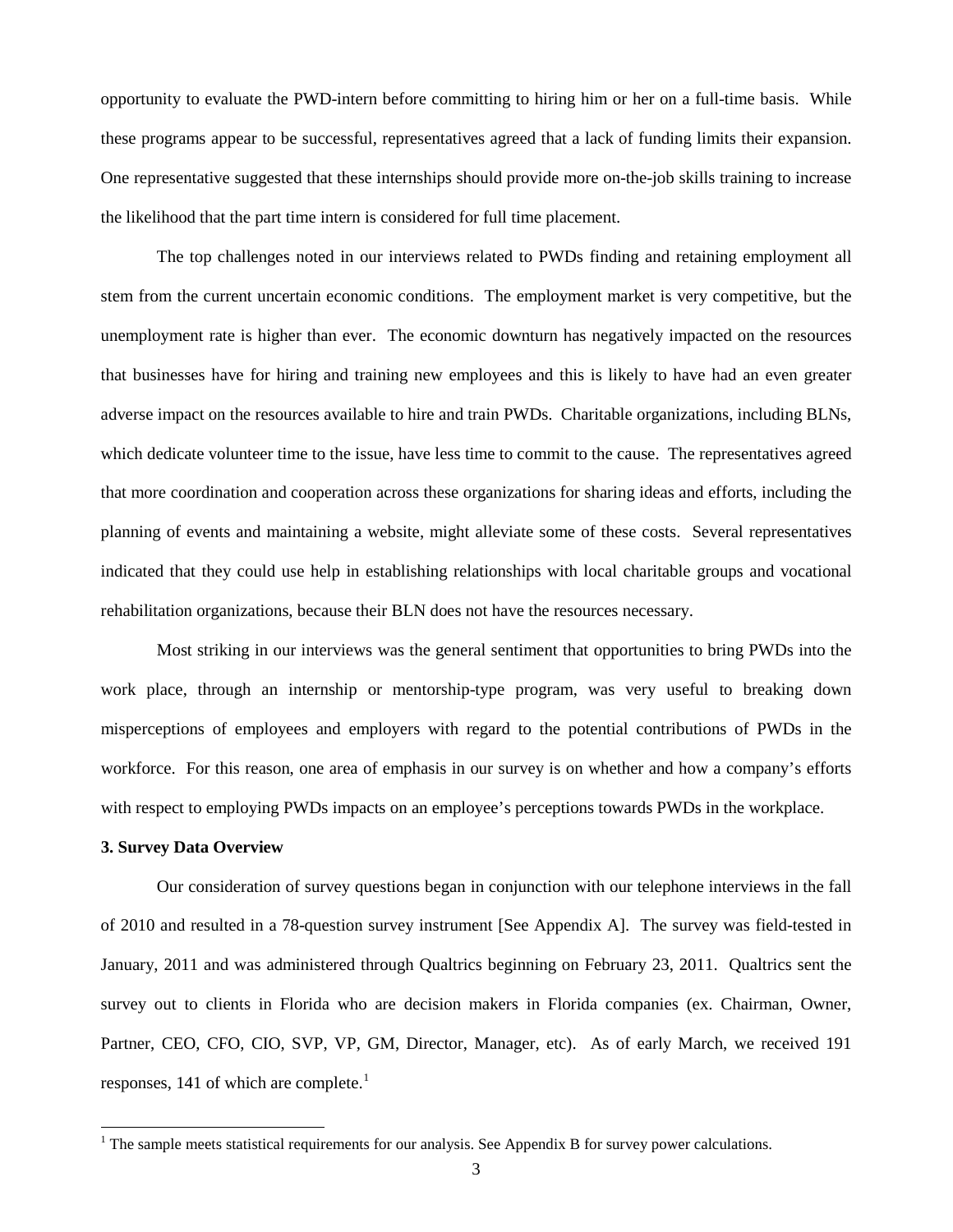The survey instrument was divided into several parts to address specific areas of interest and concern. Here we provide some basic summary statistics of the data we received for the questions in each area. Table 1 provides a summary of the open ended responses where the respondents are asked for circumstances that would make them more or less likely to hire PWDs. We find many of the factors that affect the hiring of PWDs to be consistent with issues raised in the interviews that we held with BLN leaders and other interested parties.

| Table 1. Factors Affecting the Hiring of PWDs                                                                                                                                                                                                                                |                                                                                                                                                                                                                                                                                                                                                                                                           |  |  |  |
|------------------------------------------------------------------------------------------------------------------------------------------------------------------------------------------------------------------------------------------------------------------------------|-----------------------------------------------------------------------------------------------------------------------------------------------------------------------------------------------------------------------------------------------------------------------------------------------------------------------------------------------------------------------------------------------------------|--|--|--|
| Circumstances that would make respondent<br><b>MORE</b> likely to hire a PWD:                                                                                                                                                                                                | Circumstances that would make respondent <b>LESS</b><br>likely to hire a PWD:                                                                                                                                                                                                                                                                                                                             |  |  |  |
| Job duties safe and appropriate for PWD<br><b>Business improves or expands</b><br>Owner more receptive to the idea<br>Applicant is qualified for the position<br><b>Good references</b><br>Availability of a tax break<br>Good personality<br>Hiring PWD would not add costs | • Cost of insurance and accommodations too high<br>• Applicant is not qualified for the position<br>• Duties are not appropriate; PWD not productive<br>• Bad attitude, inability to work with customers<br>• Company downsizing or business slowing<br>• Job is too risky, PWD is a liability<br>• PWD has too many doctor's appointments<br>• Company can't provide accommodations<br>• Poor references |  |  |  |
| Note: Factors that are in bold indicate multiple responses                                                                                                                                                                                                                   |                                                                                                                                                                                                                                                                                                                                                                                                           |  |  |  |

A breakdown of the demographic information for the respondents is provided in Table 2. The majority of the respondents were male (58 percent) and between the ages of 41 and 60 (just over 56 percent). Not surprisingly, the group is well-educated with over 48 percent of the respondents indicating that they have a undergraduate degree or have either completed graduate courses or have earned a graduate degree. As the box that accompanies Table 2 indicates, the majority of the respondents were either company owners or directors/managers. Additionally, the respondents have substantial work experience with over half the respondents indicating that they have over 20 years of work experience.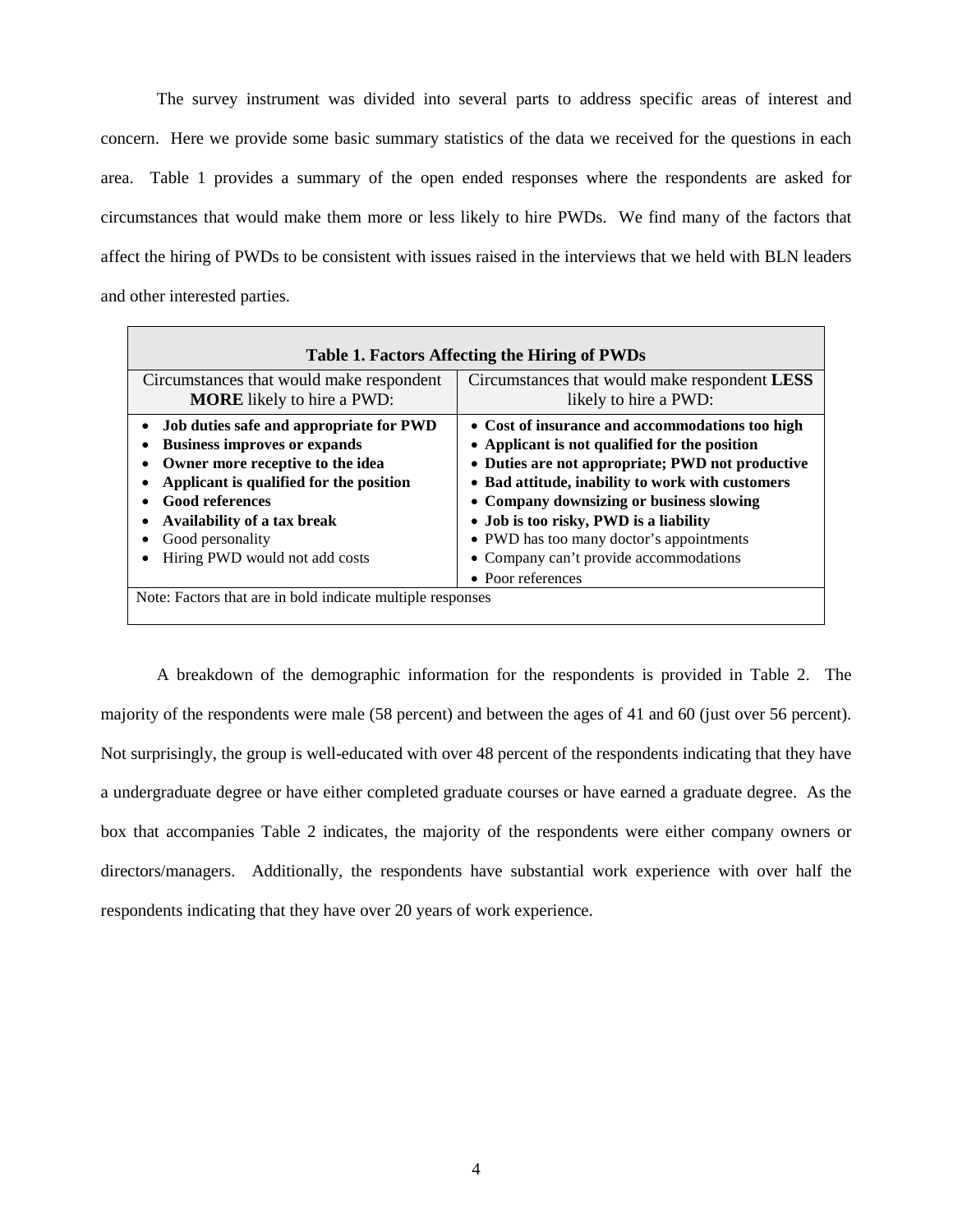| <b>Table 2. Summary Information on Respondents</b> |                  |                |                                  |         |  |  |  |
|----------------------------------------------------|------------------|----------------|----------------------------------|---------|--|--|--|
| Age and Gender                                     |                  |                |                                  |         |  |  |  |
|                                                    |                  |                |                                  |         |  |  |  |
| <b>Age Range</b>                                   | <b>Male</b>      | <b>Female</b>  | <b>Total</b>                     | Percent |  |  |  |
| 18-30                                              | 11               |                | 18                               | 10.78   |  |  |  |
| $31 - 40$                                          | 9                | 18             | 27                               | 16.17   |  |  |  |
| $41 - 50$                                          | 26               | 22             | 48                               | 28.74   |  |  |  |
| $51-60$                                            | 31               | 16             | 47                               | 28.14   |  |  |  |
| $61+$                                              | 19               | 8              | 27                               | 16.17   |  |  |  |
| Total                                              | 96               | 71             | 167                              |         |  |  |  |
| Percent                                            | 57.49            | 42.51          |                                  | 100.00  |  |  |  |
| <b>Education Level</b>                             |                  |                | • Over 40 percent of respondents |         |  |  |  |
| <b>Highest Level Attained</b>                      | <b>Frequency</b> | <b>Percent</b> |                                  |         |  |  |  |
| <b>High School</b>                                 | 20               | 11.98          | are owners of their company, 5   |         |  |  |  |
| Some College                                       | 67               | 40.12          | percent are CEO, and 31 percent  |         |  |  |  |
| <b>Bachelors Degree</b>                            | 48               | 28.74          | are directors or managers.       |         |  |  |  |
| Post-graduate Courses                              | 12               | 7.19           | • More than half of the          |         |  |  |  |
| Post-graduate Degree                               | 20               | 11.98          | respondents reported having      |         |  |  |  |
| Total                                              | 167              | 100.00         | over 20 years of work            |         |  |  |  |

Table 3A provides information on the distribution of respondents by geographic location and by firm size. Table 3A also provides information on the type of firms that are represented in the sample. As noted in Table 3A, the majority of the respondents are from firms located in Southeast Florida (43.3 percent) or Southwest Florida (20.6 percent).

| <b>Table 3A. Summary Information on Organizations</b><br>(By Location and Number of Employees) |                                                                                        |    |    |    |    |  |  |  |  |  |
|------------------------------------------------------------------------------------------------|----------------------------------------------------------------------------------------|----|----|----|----|--|--|--|--|--|
| <b>Employment</b>                                                                              | <b>North</b><br><b>Southwest</b><br><b>Total</b><br><b>Southeast</b><br><b>Central</b> |    |    |    |    |  |  |  |  |  |
| $1-10$                                                                                         | 10                                                                                     | 19 | 13 | 25 | 67 |  |  |  |  |  |
| $11-20$                                                                                        |                                                                                        |    |    |    |    |  |  |  |  |  |
| $21-50$                                                                                        |                                                                                        |    |    |    |    |  |  |  |  |  |
| 51-100                                                                                         |                                                                                        |    |    |    |    |  |  |  |  |  |
| 101-200                                                                                        |                                                                                        |    |    |    | 13 |  |  |  |  |  |
| 201-500                                                                                        |                                                                                        | 3  |    |    | 13 |  |  |  |  |  |
| 501-1000                                                                                       |                                                                                        |    |    |    |    |  |  |  |  |  |
| $1000+$                                                                                        |                                                                                        |    |    |    | 15 |  |  |  |  |  |
| Total                                                                                          |                                                                                        | 36 | 29 |    | 14 |  |  |  |  |  |

Table 3B provides additional information on the type of firms represented in the sample. Setting aside the "other" category, the top service area in the same was Business Services with over 27 percent of the respondents selecting this as the organization category. This was followed by Consumer Services (18.4 percent) and Manufacturing (14.9 percent). Healthcare and Hospitality/Food are the next largest categories, each representing over 6 percent of the sample. Real Estate, Agriculture, Education, and Tourism follow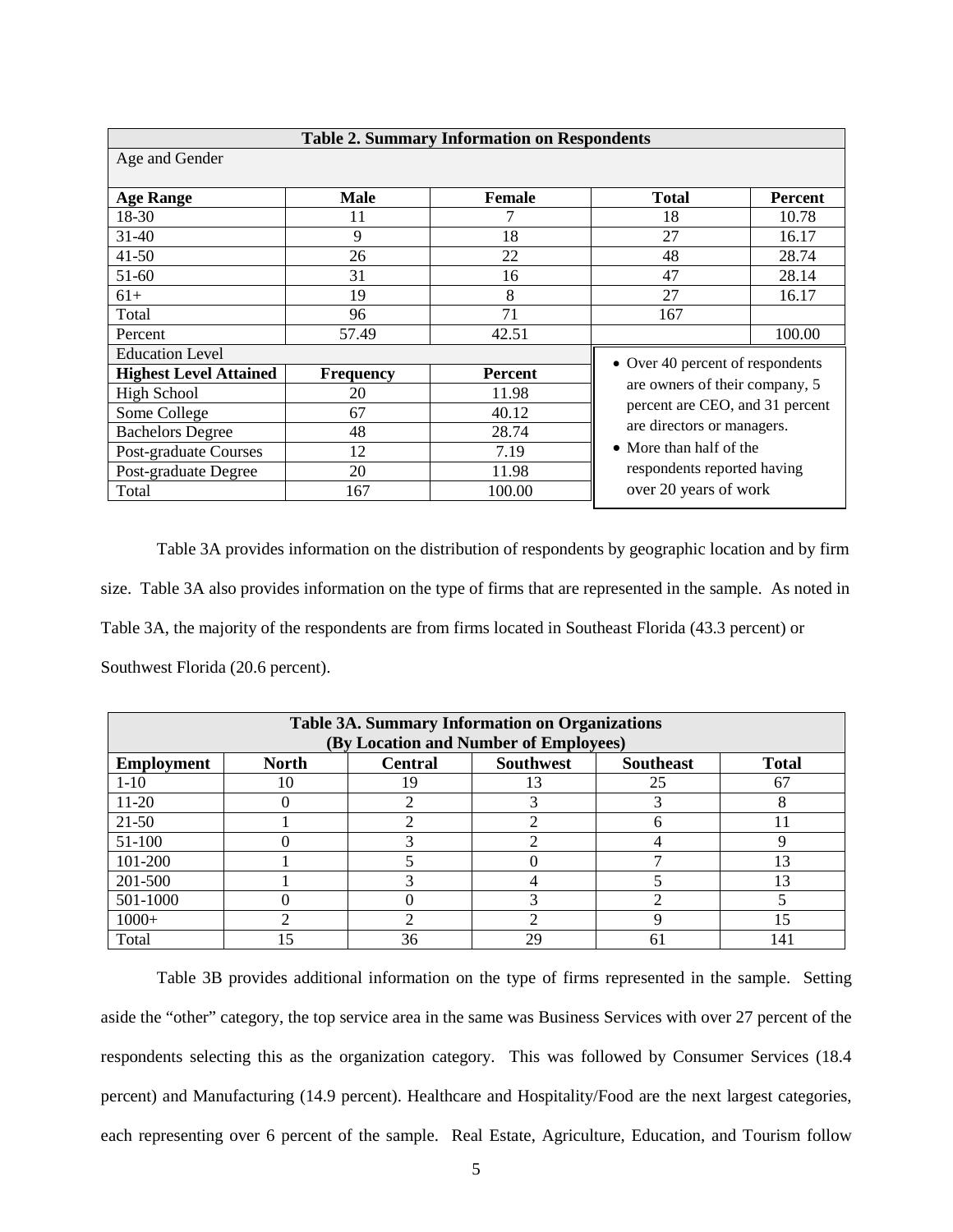close behind. Given the number of responses across these broad categories, there appears to be sufficient data across a variety of employers.

| <b>Table 3B. Summary Information on Organizations</b><br>(Employer Type)           |    |       |  |  |  |  |  |
|------------------------------------------------------------------------------------|----|-------|--|--|--|--|--|
| <b>Number of Responses</b><br><b>Service Area</b><br><b>Percent of Total</b>       |    |       |  |  |  |  |  |
| <b>Business Services</b>                                                           | 39 | 27.66 |  |  |  |  |  |
| <b>Consumer Services</b>                                                           | 26 | 18.44 |  |  |  |  |  |
| Manufacturing                                                                      | 21 | 14.89 |  |  |  |  |  |
| Healthcare                                                                         | 9  | 6.38  |  |  |  |  |  |
| Hospitality/Food                                                                   | 9  | 6.38  |  |  |  |  |  |
| <b>Real Estate</b>                                                                 |    | 3.55  |  |  |  |  |  |
| Agriculture                                                                        |    | 2.84  |  |  |  |  |  |
| Education                                                                          |    | 2.84  |  |  |  |  |  |
| Tourism                                                                            | 3  | 2.13  |  |  |  |  |  |
| <b>Local Government</b>                                                            |    | 0.71  |  |  |  |  |  |
| $Other*$                                                                           | 20 | 14.18 |  |  |  |  |  |
| * Responses indicating "other" include fitness, trucking, construction, and legal. |    |       |  |  |  |  |  |

Respondents were asked several questions about relationships with local community groups, a Business Leadership Network (BLN), Chamber of Commerce, or some other business group. In summary,

- Forty percent of the respondents indicated that their organization has access to local community groups focused on aiding people with disabilities.
- Eighteen percent of the respondents indicated that their organization is served by a BLN.
- Respondents reported relationships with 13 different local Chamber of Commerce groups.
- Few respondents (less than 10 percent) reported affiliations with local, state, or national business groups.
- A majority of respondents indicated that their Chamber of Commerce group encourages the recruitment and hiring of people with disabilities and/or provides resources and referrals that aid in the recruitment and hiring of people with disabilities.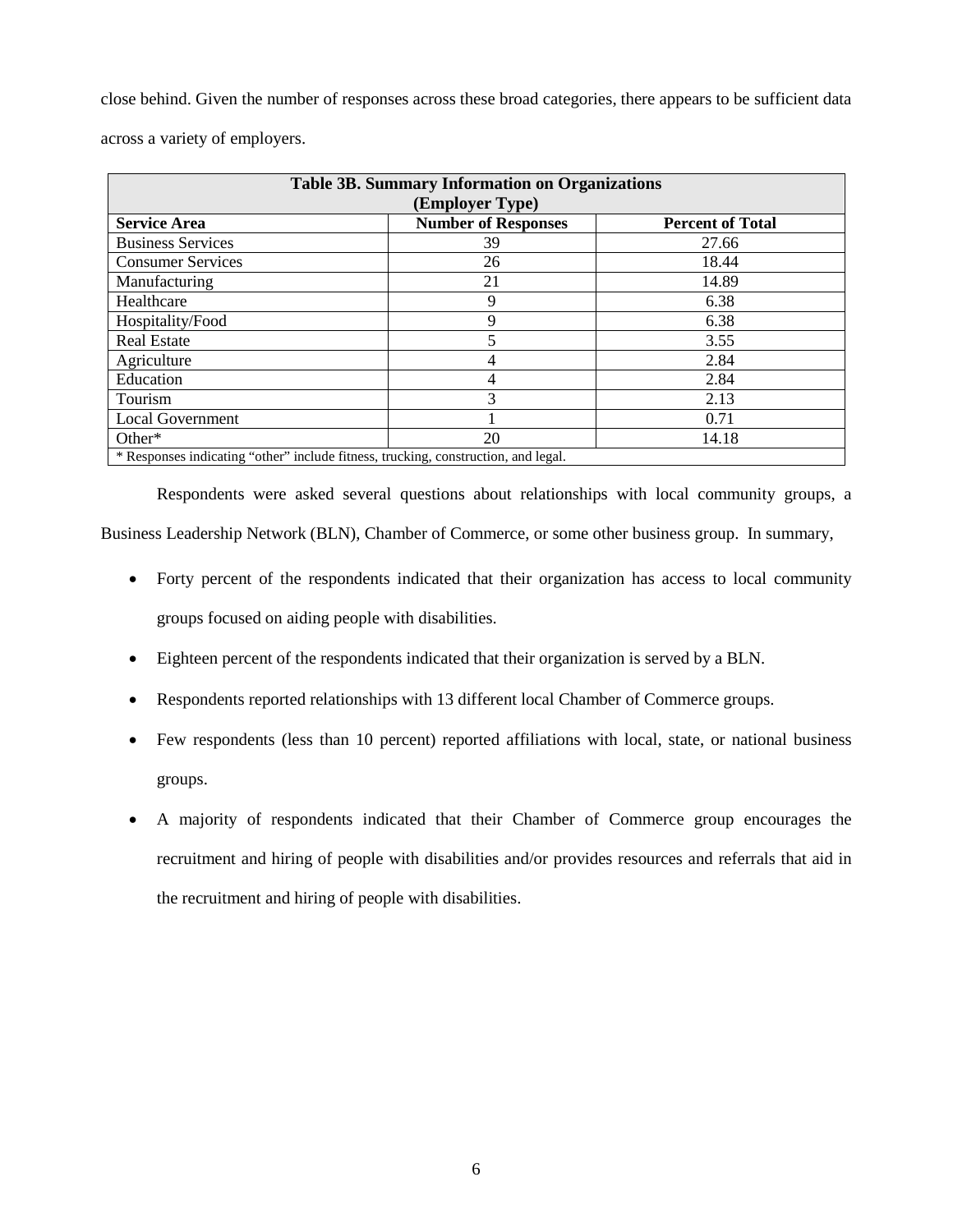| <b>Table 3C. Summary of Hiring Activities</b> |           |            |           |                |           |          |  |
|-----------------------------------------------|-----------|------------|-----------|----------------|-----------|----------|--|
| # PWDs Hired                                  | Number of | Percent of |           | Probability of | Number of | Percent  |  |
| Past 2 Years                                  | Responses | Total      |           | hiring intern  | Responses | of Total |  |
|                                               | 79        | 56.03%     | $0 - 20%$ |                | 16        | 36.36%   |  |
| $1-2$                                         | 33        | 23.40%     | 21-40%    |                |           | 25.00%   |  |
| $3 - 5$                                       | 14        | 9.93%      | 41-60%    |                |           | 20.45%   |  |
| $6 - 10$                                      | 3         | 2.13%      | 61-80%    |                |           | 9.09%    |  |
| or more                                       | 12        | 8.51%      |           | 81-100%        |           | 9.09%    |  |

The results in Table 3C highlight the general PWD hiring activities of the respondents' firms and the likelihood of hiring an intern on a fulltime basis.<sup>[2](#page-7-0)</sup> The number of PWDs hired in the past two years is low, with 56 percent of the respondents indicating that they have not hired any PWDs and just over 23 percent indicating that their firm has hired 1 to 2 PWDs over the past two years. As noted later in the paper, the respondents indicate that a PWD internship program is an effective strategy for reducing the barrier to employment. Based on the firms that have an internship program, PWDs are not seeing the type of success that one would expect to see based on the responses to perceptions regarding employment barriers. It is possible that the disconnect between support for the internship program and actual hiring is short term in nature and reflects the current economic downturn. On the other hand, this result may reflect the difference between perception and reality.

Respondents were asked several questions to solicit their impression of current activities in their organizations and these results (sorted from high to low mean score) are provided in the following table. For each of these questions, we provide the average "score" given to these activities, where "1" indicates never and 5 indicates "very often." For the responding firms, more were likely to operate under a flexible work hours arrangement and the majority of respondents indicated that they were familiar with programs dedicated to PWDs. Respondents indicated that on average, their firms occasionally participated in community outreach, offered a work-from-home program or provided employee access to an Employee Assistance Program.

<span id="page-7-0"></span> $2$  Two-thirds of the respondents indicated that less than 2 percent of the organization's employees have a disability.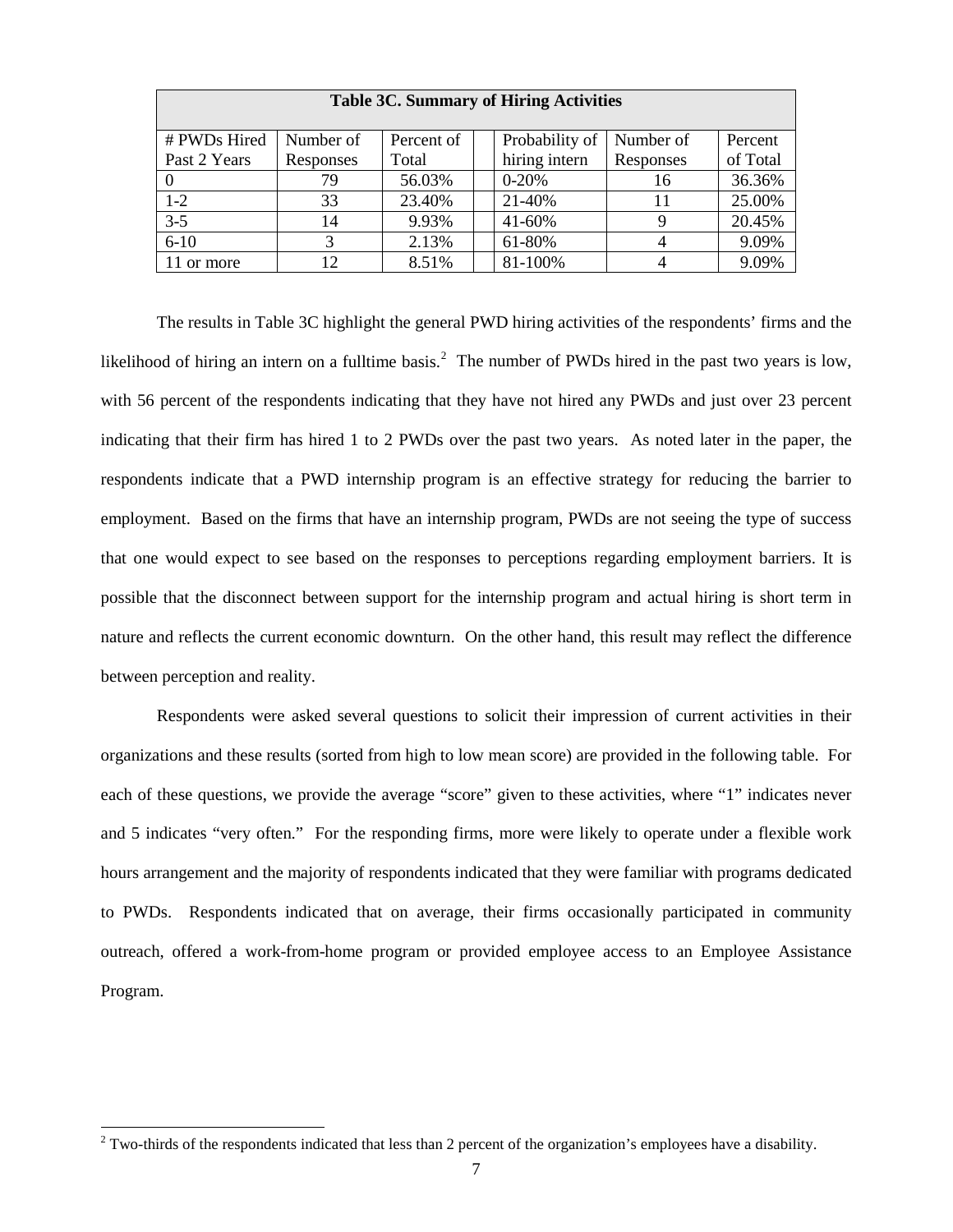| <b>Table 4. Organization Activities</b>                                 |                   |
|-------------------------------------------------------------------------|-------------------|
| <b>Activity</b>                                                         | <b>Mean Score</b> |
| Offers employees flexible work hours                                    | 3.447             |
| Familiar with programs dedicated to supporting people with disabilities | 3.447             |
| Consistent participation in community initiatives and/or charity events | 2.780             |
| Offers employees work-from-home programs                                | 2.738             |
| Offers employees access to an Employee Assistance Program               | 2.582             |

### Barriers to Hiring People with Disabilities

Respondents were asked several questions to solicit their perceptions of how various factors pose a barrier to the employment or advancement of people with disabilities. For each of these questions, we present here the average "score" given to the activities, where "1" indicates strongly disagree and 5 indicates "strongly agree." As the results (sorted from high to low mean score) in Table 5 show, there are several significant barriers hiring PWDs. The first two relate to the physical capabilities of PWDs and the third relates to the cost of providing health, life, or disability benefits to PWDs. The three barriers that are of the least concern to the respondents relate to possible negative reactions from customers or employees as well as whether PWDs are dependable employees.

| <b>Table 5. Perceptions of Barriers to Hiring PWDs</b>                                             |                   |
|----------------------------------------------------------------------------------------------------|-------------------|
| <b>Potential Barrier</b>                                                                           | <b>Mean Score</b> |
| Employees with disabilities have physical and/or stamina restrictions on their assigned job duties | 3.000             |
| There are health and safety concerns with hiring PWDs in this organization                         | 2.957             |
| Cost increases attributable to extending health, life, and/or disability coverage are too high     | 2.936             |
| Type of work in this organization is unsuitable for PWDs                                           | 2.894             |
| Organization lacks access/facilities/equipment suitable for PWDs                                   | 2.823             |
| Cost of accommodations for PWDs is too high                                                        | 2.816             |
| PWDs lack the specific job-related experience required of job applicants for this organization     | 2.766             |
| Employees with disabilities require additional management and supervisory time                     | 2.752             |
| Cost of training PWDs is too high                                                                  | 2.738             |
| Employees with disabilities lack the ability to travel for work                                    | 2.638             |
| PWDs lack the requisite skills and training of job applicants for this organization                | 2.631             |
| Employees with disabilities lack the ability to work under great time pressure and stress          | 2.624             |
| Employees with disabilities create additional workload for the HR staff                            | 2.596             |
| Employees with disabilities tend to be less productive                                             | 2.454             |
| Organization is concerned about potential negative reactions from clients and customers            | 2.390             |
| Employees with disabilities tend to have poor attendance and punctuality records                   | 2.348             |
| Staff may feel uncomfortable if asked to work with a PWD                                           | 2.298             |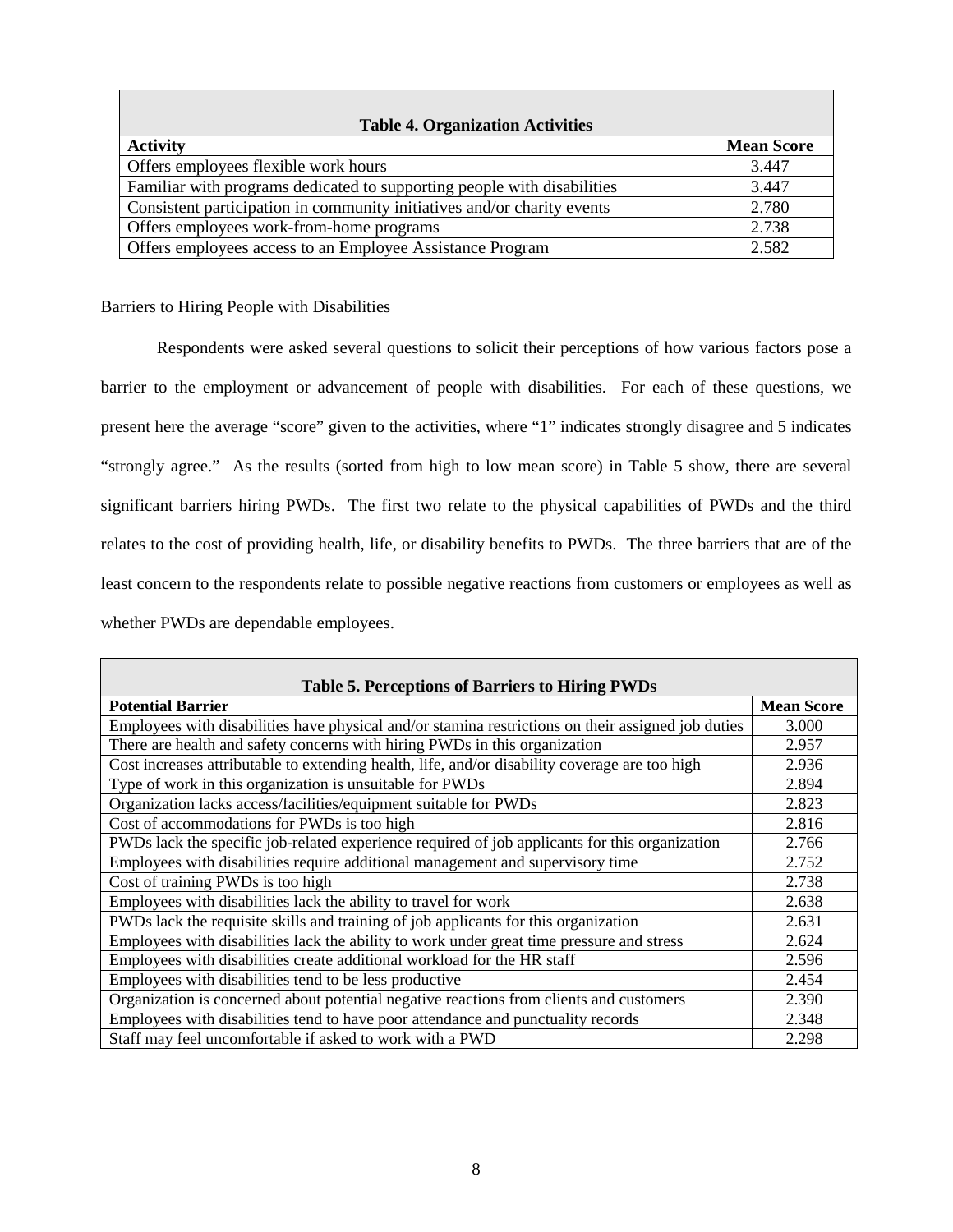### **Effectiveness**

Г

Eight survey questions pertain to the effectiveness of various programs or activities in meeting the goal of assisting people with disabilities. In general, the responses all suggested that these activities are effective. The activity viewed most effective, on average, is "visible top management commitment to providing hiring and promotion opportunities for people with disabilities." Least effective, on average, is "grants from government and/or community organizations to offset potential expenses associated with hiring and training people with disabilities."

### Organization's Experiences with PWDs

Respondents were asked another series of questions to solicit their perceptions of how their organization has responded to the PWD population. We present here the average "score" (ranked high to low) given to some of these activities, where "1" indicates strongly disagree and 5 indicates "strongly agree":

| Table 6. Perception of Organization's Activities with respect to PWDs                                                                         |            |  |  |  |  |  |
|-----------------------------------------------------------------------------------------------------------------------------------------------|------------|--|--|--|--|--|
| <b>Organization Characteristics</b>                                                                                                           | Mean Score |  |  |  |  |  |
| People with disabilities have not applied for a job at this organization                                                                      | 3.298      |  |  |  |  |  |
| This organization has an active champion for PWDs                                                                                             | 3.007      |  |  |  |  |  |
| This organization employs PWDs in entry-level positions                                                                                       | 2.936      |  |  |  |  |  |
| This organization employs PWDs in professional and/or technical positions                                                                     | 2.851      |  |  |  |  |  |
| This organization has a supervisor, manager or senior leader who has a disability, or who has<br>an immediate family member with a disability | 2.816      |  |  |  |  |  |
| This organization employs PWDs in supervisory positions                                                                                       | 2.730      |  |  |  |  |  |
| This organization intends to hire at least one PWD within the next two years                                                                  | 2.688      |  |  |  |  |  |
| This organization employs PWDs in senior management level positions                                                                           | 2.660      |  |  |  |  |  |
| This organization has dedicated personnel and/or a department to support people with<br>disabilities                                          | 2.652      |  |  |  |  |  |
| There is a lack of senior management support for hiring PWDs in this organization                                                             | 2.638      |  |  |  |  |  |
| This organization offers regular activities for its employees to interact with PWDs                                                           | 2.624      |  |  |  |  |  |
| This organization regularly works with local vocational rehabilitation organizations                                                          | 2.596      |  |  |  |  |  |
| This organization has formal objectives for hiring PWDs                                                                                       | 2.532      |  |  |  |  |  |
| This organization consistently markets its commitment to hiring PWDs                                                                          | 2.518      |  |  |  |  |  |
| This organization has an active recruiting and hiring program for PWDs                                                                        | 2.475      |  |  |  |  |  |
| This organization has had poor experience hiring a person with a disability                                                                   | 2.447      |  |  |  |  |  |
| This organization regularly sends emails or newsletters with information regarding PWDs                                                       | 2.440      |  |  |  |  |  |

As the results in Table 6 indicate, prior or current experience with PWDs impacts positively on organizational perception (at least from the perspective of the respondent). It is interesting to note that the strongest response in terms of agreement was to the statement that "PWDs have not applied for a job at this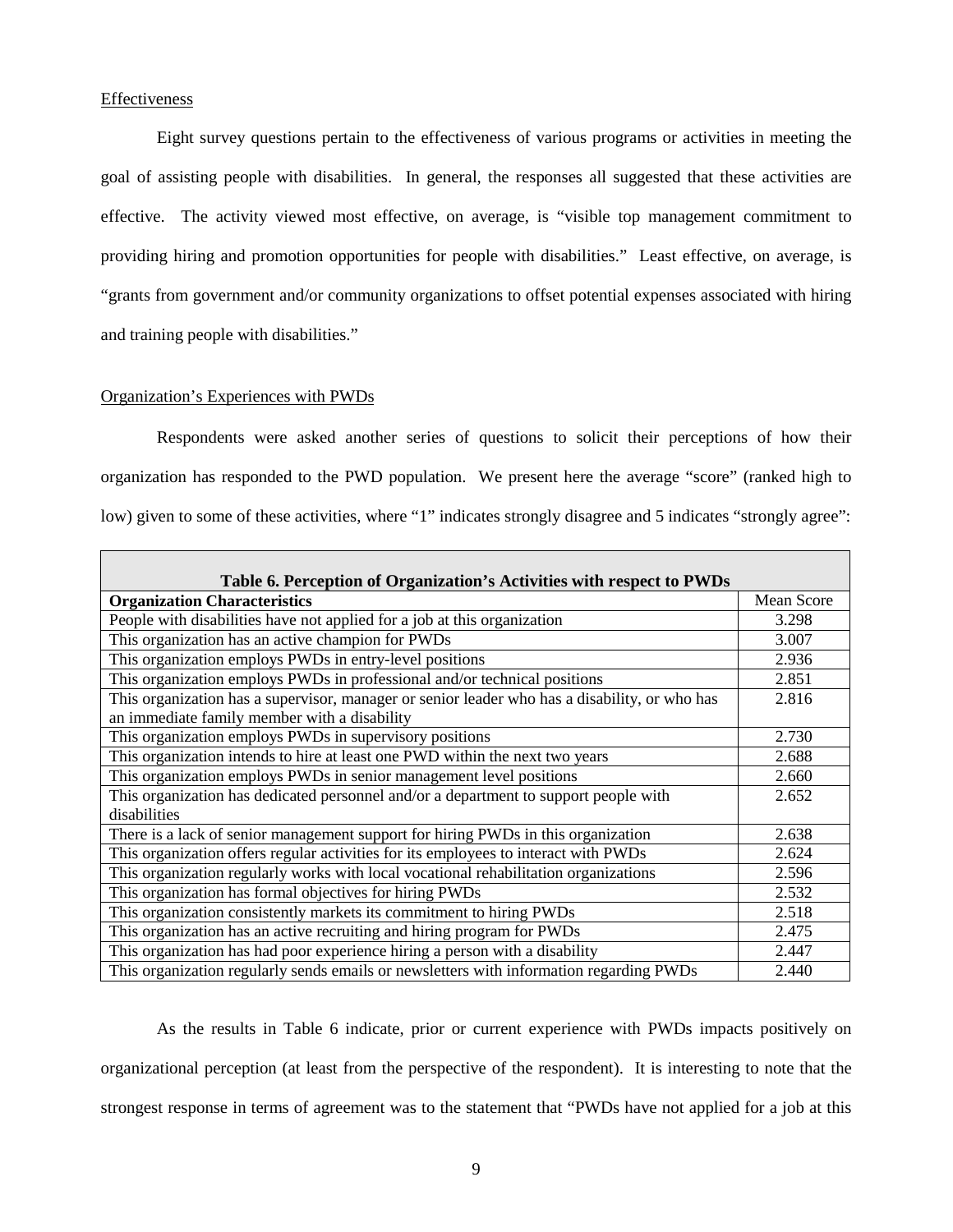organization." A close second in terms of the strength of the response (3.0) relates to the importance of having a champion for PWDs within the firm. The next four statements also indicate general agreement and are related to PWDs in management or at the entry level position. It is interesting and perhaps informative to note that the firms' experience with PWDs is positive and impacted by the presence of a champion, or PWDs in leadership positions or active in the firm. In general, the respondents indicated that they have not had problems with hiring PWDs.

### **4. Analysis**

We turn now to an analysis of the relationships between perceptions, efforts, and success in hiring PWDs. In order to provide a better understanding of the factors driving perceptions, we focus on the extent to which certain individual and company characteristics explain the variation between perceptions, efforts, and success in hiring PWDs. At a minimum, we would expect that this information will be a useful in identifying areas where The Able Trust would want to focus its efforts and resources in the future.

### Perceptions of Barriers

Individual attitudes and beliefs are shaped by personal and professional experiences. Through a series of questions, we asked respondents opinions about barriers that impact on the employment or advancement of PWDs. A simple factor analysis suggests that the responses to these questions are consistent across the questions, i.e., there are no obvious sets of questions for which respondents' perceptions deviate significantly. We first compared these perceptions to four demographic characteristics: gender, age, experience, and education. We did not find any significant statistical relationship between gender and the responses to the barriers questions, but age and experience seem to matter. Education level also is not significantly related to these perceptions.

Age appears to be significantly related to a respondent's attitude regarding barriers to employment. In nearly all questions related to barriers (see Table 5), older respondents were less likely to perceive potential barriers to employment.<sup>[3](#page-10-0)</sup> The exceptions, in which no statistically significant relationship exists, were the perceptions that the type of work at the respondent's company was unsuitable for PWDs, that there

<span id="page-10-0"></span> $3$  Disagreement with the statement regarding barriers here means that the respondent felt that these were less of an issue or concern in hiring PWDs.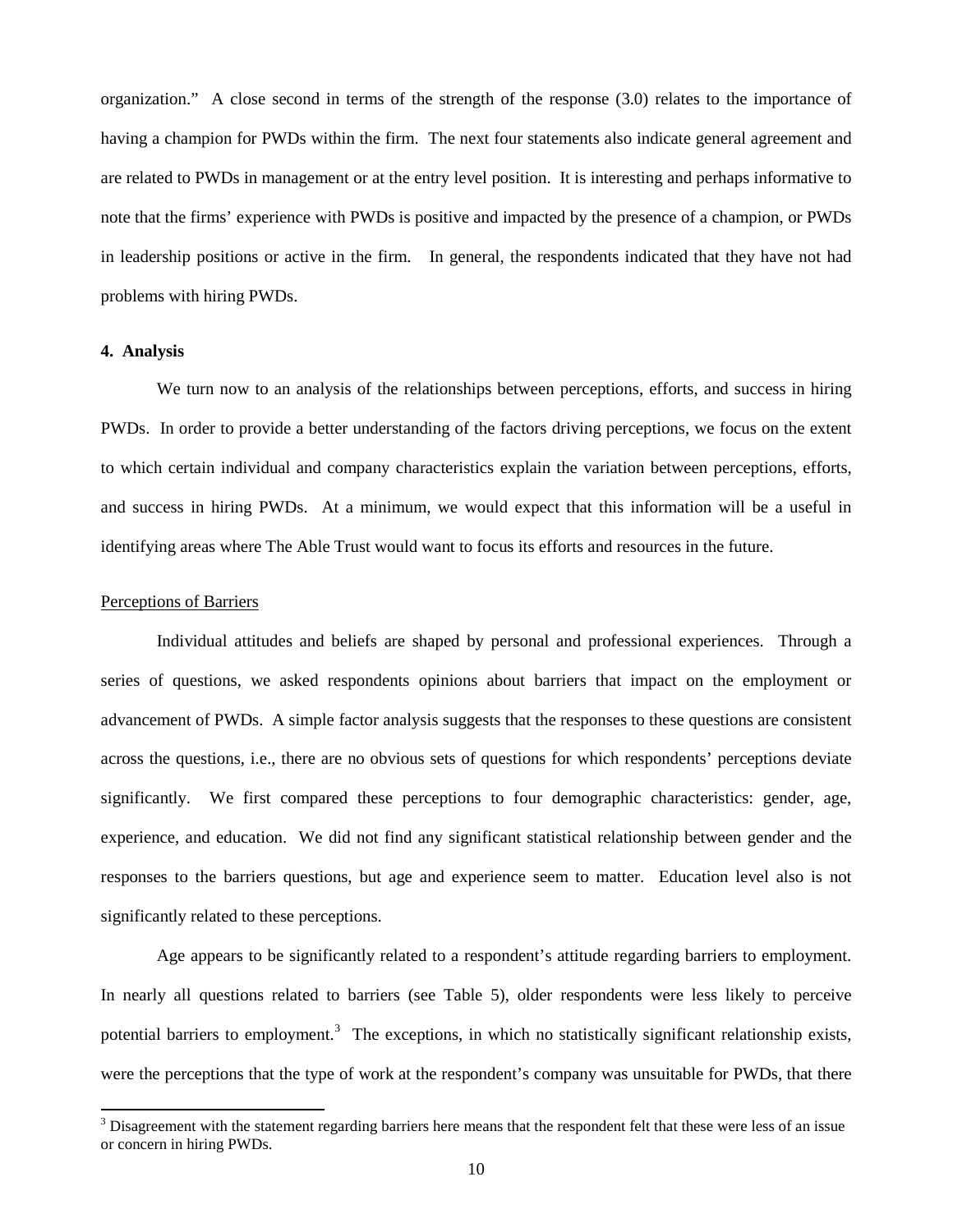are health and safety concerns with hiring people with disabilities, that employees with disabilities have physical and/or stamina restrictions on their assigned job duties, and lack the ability to travel for work. In all other cases, older respondents were less likely to agree with the particular barrier. The magnitude of the differences in responses ranged from -0.13 to -0.31 in absolute terms, i.e, for each increase from one age category to the next, the mean score falls this amount.

Interestingly, the relationship between years of experience and these barriers was not statistically significant except that respondents with more experience were more likely to agree that there are health and safety concerns with hiring PWDs at the respondent's company. This result holds even as we control for the age of the respondent, suggesting that, regardless of age, the more time within a company, the more likely particular health and safety concerns for PWDs become evident.

The age variable is categorical, and hence the relationships described above capture merely the statistical correlation between the category level and the response, from 1-5, to the question. We ran additional tests to see if a particular age category, e.g., the youngest respondents, was more likely to agree or disagree with the particular statements regarding barriers. Here we suspected that the youngest respondents may have different perceptions due to educational efforts to promote diversity and tolerance among the younger generations. Surprisingly, we find that the responses from the youngest age cohort to be significantly related to greater agreement in several the barriers, while insignificantly related to the rest. For example, this group was more likely to agree with the statements that PWDs tend to be less productive, that staff may be uncomfortable working with PWDs, that the organization is concerned about potential negative reactions from clients and customers, employees with disabilities lack the ability to travel for work, and that they lack the ability to work under great time pressure and stress.

Education level does not appear to be significantly related to the perception of barriers. Across all questions, we do not find a significant relationship between the responses to the barriers questions and the education category levels (see Table 2). In all cases, the estimated relationship appears to be negative, but the relationships are not statistically significant.

The results of our analysis of personal characteristics imply that more positive perceptions regarding the employment of PWDs may be expected among employees who are older, but not necessarily more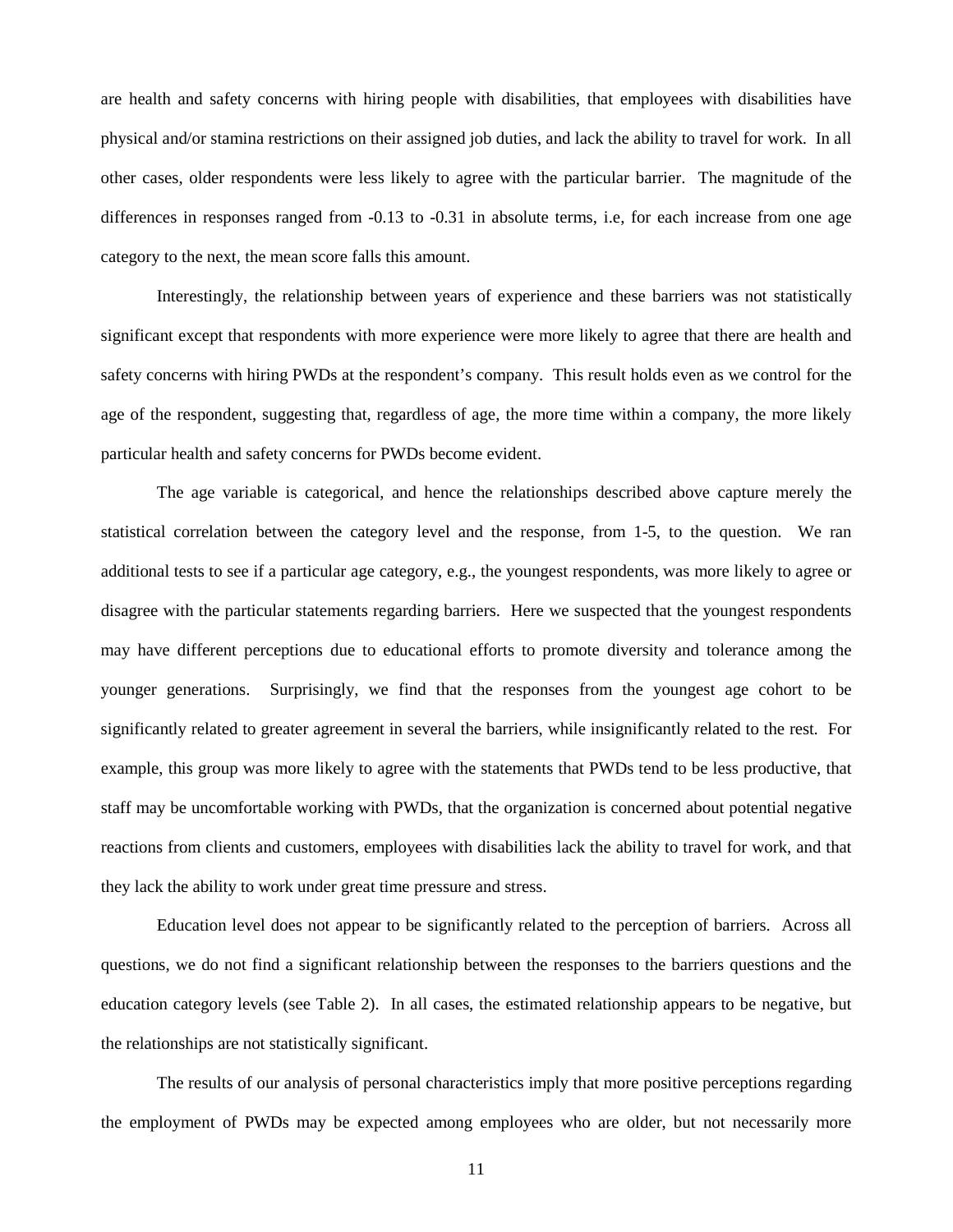tenured. The more negative perceptions (agreement with the barrier statements) we find among the younger respondents are likely to erode over time as personal experiences shape perceptions. The difference here may be that the workplace or life experience of working with or knowing PWDs helps to reduce the bias that younger workers may have towards PWDs. As noted above, older respondents were more likely to be concerned about the potential cost (insurance) that PWDs may have for the firm. This concern also is a byproduct of work experience as a younger employee advances to a management position where he/she is directly responsible for employee benefits or has greater knowledge of the costs of benefits like health insurance.

Next we evaluate whether perceptions of the barriers to the employment of PWDs is related to certain company characteristics. In particular, we consider whether respondents' perceptions of barriers are related to company size (number of employees), age, type of industry in which the company operates (manufacturing and services), company relationships with community organizations, participation in charity events, and whether the company offers flex hours or employee assistance programs.

Company size and age were captured using categories. The survey responses are fairly well distributed across all categories in both cases, although more than one-third of the observations are from companies that have been operating for more than 20 years. For larger firms, insurance costs were not perceived to be a barrier. These firms are more likely to have the facilities and equipment suitable for the employment of PWDs. These results indicate a perception that the risk of employing a PWD diminishes in larger companies, as this can be pooled across a larger workforce. Likewise, larger firms are more likely to have the resources and structure to support PWDs in the workforce.

Table 7 presents a summary of the analysis of correlations between the remaining company characteristics and the responses to the questions pertaining to barriers.<sup>[4](#page-12-0)</sup> We present here the direction of the relationship for those relationships found to be statistically significant at the 90% level or higher.<sup>[5](#page-12-1)</sup>

<span id="page-12-0"></span> $4$  Barriers are listed using general terms for ease in formatting; the rows correspond to the barriers listed in Table 5. The correlations do not control for any other characteristics of the respondent or company.

<span id="page-12-1"></span><sup>&</sup>lt;sup>5</sup> Statistical comparisons based on two-sample t-tests, the comparative group in each case is all respondents in companies that do not meet the particular characteristic, i.e., respondents in manufacturing firms vs. all other respondents.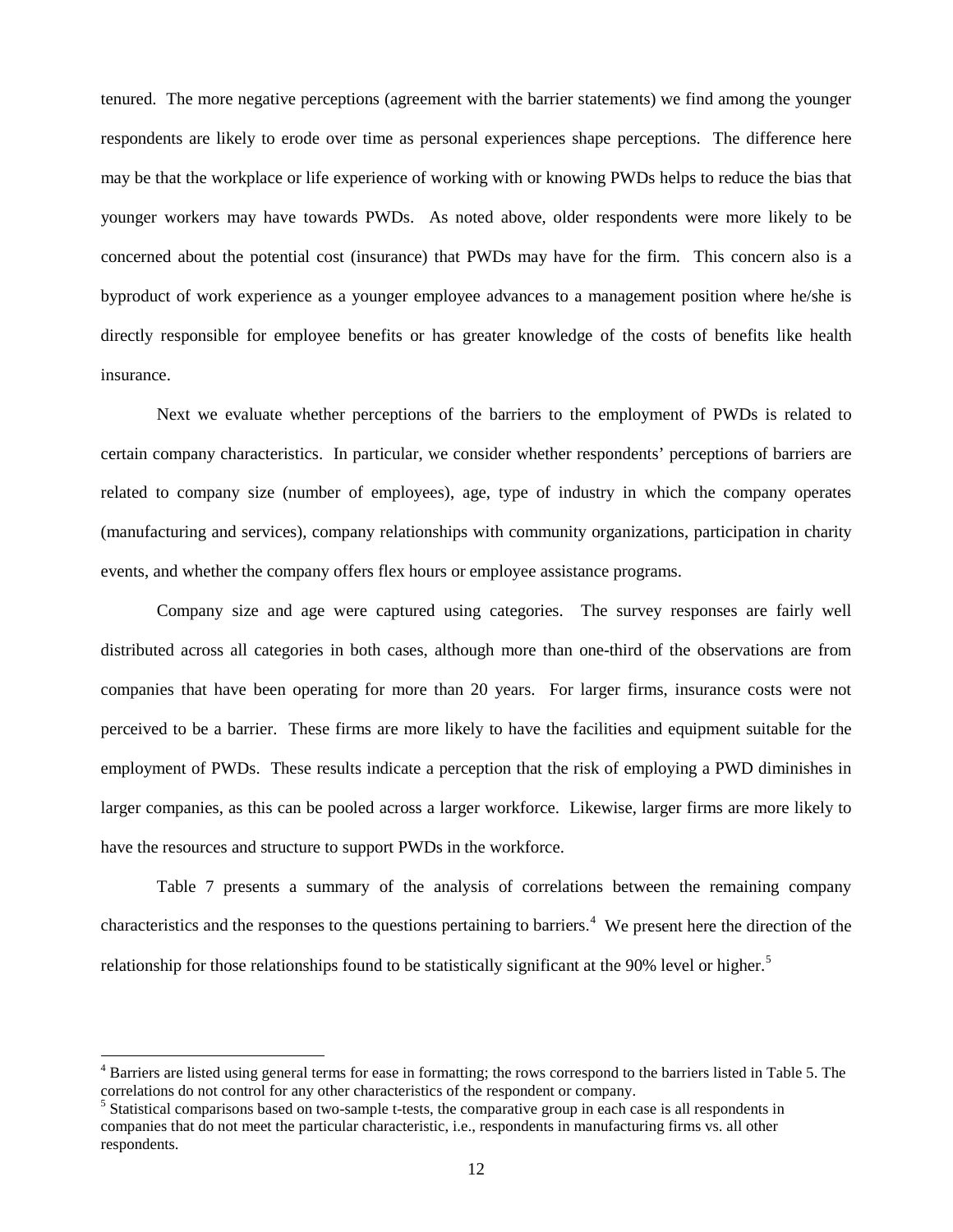Interestingly, we find that the type of business is related to many of the perceptions regarding the employability of PWDs. Perceptions are significantly less "negative" for respondents that work in serviceoriented companies than for those in manufacturing settings. The comparison group for both is the respondents from all other companies, suggesting that in other settings, perceptions are not significantly different, or lie somewhere in between those shown here.

We note that respondents from companies that are involved in charitable activities or have an association with community organizations report significantly higher positive attitudes regarding the employment of PWDs. Further, respondents whose companies offer flexible working conditions or have an Employee Assistance Program (EAP) report more positive attitudes compared to those in companies that do not offer these benefits.

Seventy percent of the respondents indicated that they either disagreed or strongly disagreed that the company lacked senior management support for hiring people with disabilities. For *all* barrier-related questions shown in Table 7, this group reported significantly more positive perceptions than for those who work in companies without such senior management support.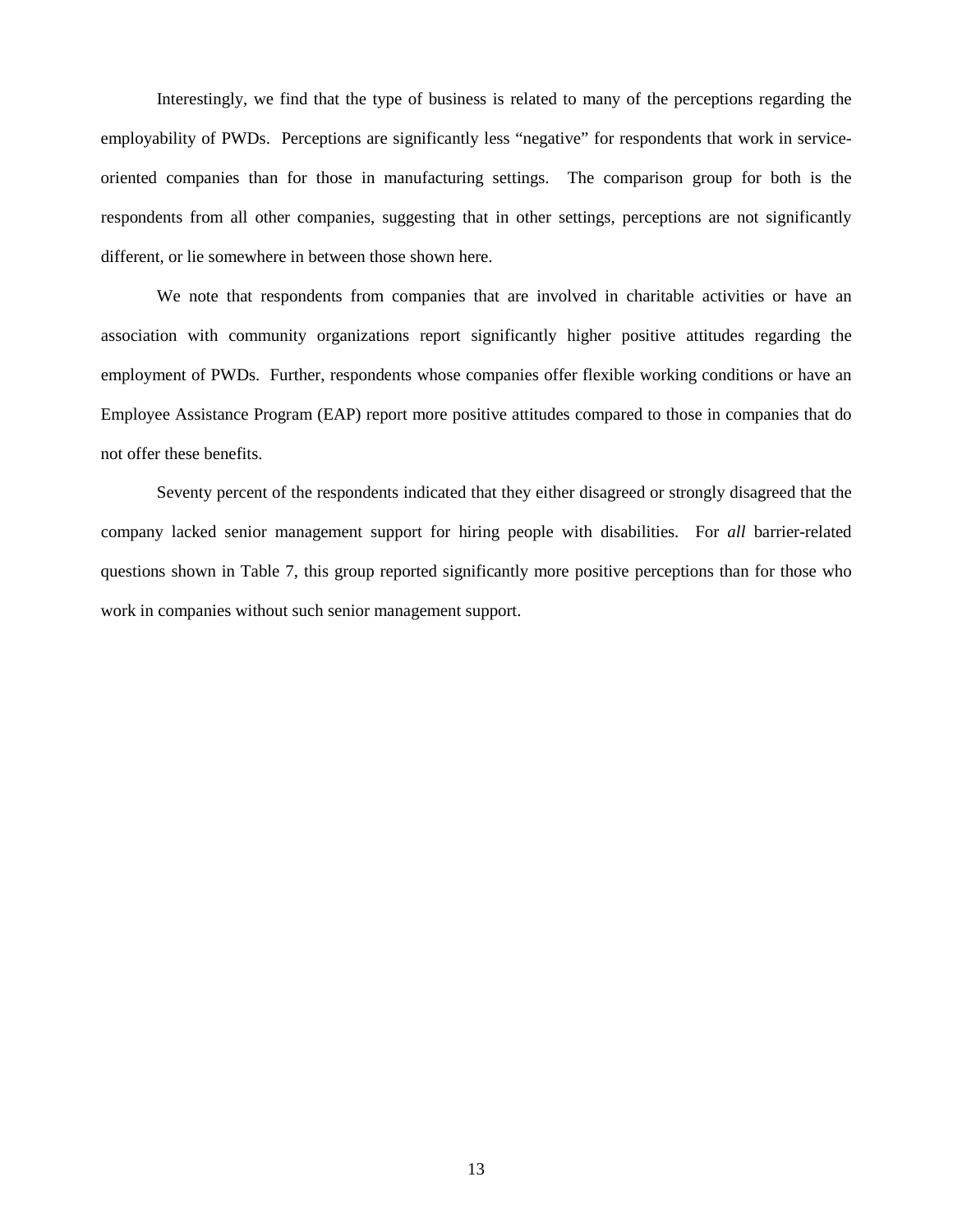| <b>Employment of PWDs</b>                                                                                                                                                                                                                                                                                                                                                             |            |                          |             |                                           |                          |             |                          |                    |
|---------------------------------------------------------------------------------------------------------------------------------------------------------------------------------------------------------------------------------------------------------------------------------------------------------------------------------------------------------------------------------------|------------|--------------------------|-------------|-------------------------------------------|--------------------------|-------------|--------------------------|--------------------|
|                                                                                                                                                                                                                                                                                                                                                                                       |            | <b>Type of</b>           |             |                                           |                          |             |                          | <b>HR Policies</b> |
|                                                                                                                                                                                                                                                                                                                                                                                       |            | Company                  |             | <b>Organization Membership/Activities</b> |                          |             |                          |                    |
| <b>Potential Barrier</b>                                                                                                                                                                                                                                                                                                                                                              | <b>MFG</b> | <b>BCS</b>               | <b>BLN*</b> | <b>CHSUPT</b>                             | <b>COMM</b>              | <b>CHAR</b> | <b>Flex</b>              | <b>EAP</b>         |
| Accommodations                                                                                                                                                                                                                                                                                                                                                                        |            |                          |             |                                           |                          |             |                          |                    |
| Training cost                                                                                                                                                                                                                                                                                                                                                                         |            |                          |             |                                           |                          |             |                          |                    |
| Negative image                                                                                                                                                                                                                                                                                                                                                                        |            |                          |             |                                           | $\overline{\phantom{a}}$ |             | $\overline{\phantom{a}}$ | $\overline{a}$     |
| Staff comfort                                                                                                                                                                                                                                                                                                                                                                         |            |                          |             |                                           | $\overline{\phantom{a}}$ |             |                          |                    |
| Lack of skills                                                                                                                                                                                                                                                                                                                                                                        | $+$        |                          |             |                                           |                          |             |                          |                    |
| Lack of experience                                                                                                                                                                                                                                                                                                                                                                    |            |                          |             |                                           |                          |             |                          |                    |
| Insurance cost                                                                                                                                                                                                                                                                                                                                                                        |            |                          |             |                                           |                          |             |                          |                    |
| Unsuitable work                                                                                                                                                                                                                                                                                                                                                                       | $+$        | $\overline{\phantom{a}}$ |             | $\overline{\phantom{a}}$                  | $\overline{\phantom{a}}$ | ۳           | $\overline{a}$           | ۳                  |
| Lack of facilities                                                                                                                                                                                                                                                                                                                                                                    |            |                          |             |                                           |                          |             |                          |                    |
| Safety concerns                                                                                                                                                                                                                                                                                                                                                                       | $+$        |                          |             |                                           |                          |             |                          |                    |
| Less productive                                                                                                                                                                                                                                                                                                                                                                       |            |                          |             |                                           |                          |             |                          |                    |
| Additional workload                                                                                                                                                                                                                                                                                                                                                                   |            |                          |             |                                           |                          |             |                          |                    |
| Additional monitoring                                                                                                                                                                                                                                                                                                                                                                 | $+$        |                          |             |                                           | $\overline{\phantom{0}}$ |             |                          |                    |
| Punctuality                                                                                                                                                                                                                                                                                                                                                                           |            |                          |             |                                           |                          |             |                          |                    |
| Physical restrictions                                                                                                                                                                                                                                                                                                                                                                 |            |                          |             |                                           |                          |             |                          |                    |
| Time pressure                                                                                                                                                                                                                                                                                                                                                                         |            |                          |             |                                           |                          |             |                          |                    |
| <b>Travel restricted</b>                                                                                                                                                                                                                                                                                                                                                              |            |                          |             |                                           |                          |             |                          |                    |
| MFG= Manufacturing Firm; BCS= Business or Consumer Services; BLN=Member of Business Leadership Network;<br>CHSUPT=Member of Local, State or National Chamber of Commerce that provides resources to support the hiring of<br>PWDs; COMM= Participates in Community Initiatives; CHAR= Supports Charitable Events; Flex= Flexible Work Hours;<br><b>EAP</b> = Employee Assistance Plan |            |                          |             |                                           |                          |             |                          |                    |
| *18 percent of respondents indicated that their firm was part of a BLN while roughly 35 percent indicated that they did not<br>know.                                                                                                                                                                                                                                                  |            |                          |             |                                           |                          |             |                          |                    |

# **Table 7. Correlation of Company Characteristics with Perceptions of Barriers to**

**Interpretation: + indicates a potential barrier to employment; - indicates that the potential barrier to employment is less of, or not a concern. Cells that do not have either a plus or minus sign indicates the correlation result was not significant at the 10 percent level or lower.**

Seventy percent of the respondents indicated that they either disagreed or strongly disagreed that the company lacked senior management support for hiring people with disabilities. For *all* barrier-related questions shown in Table 7, this group reported significantly more positive perceptions than for those who work in companies without such senior management support.

Several survey questions pertain to the company's specific experience with, or activities pertaining to the employment of PWDs. Table 8 shows that most of these activities are significantly related to respondents' perceptions of the barriers to employing PWDs.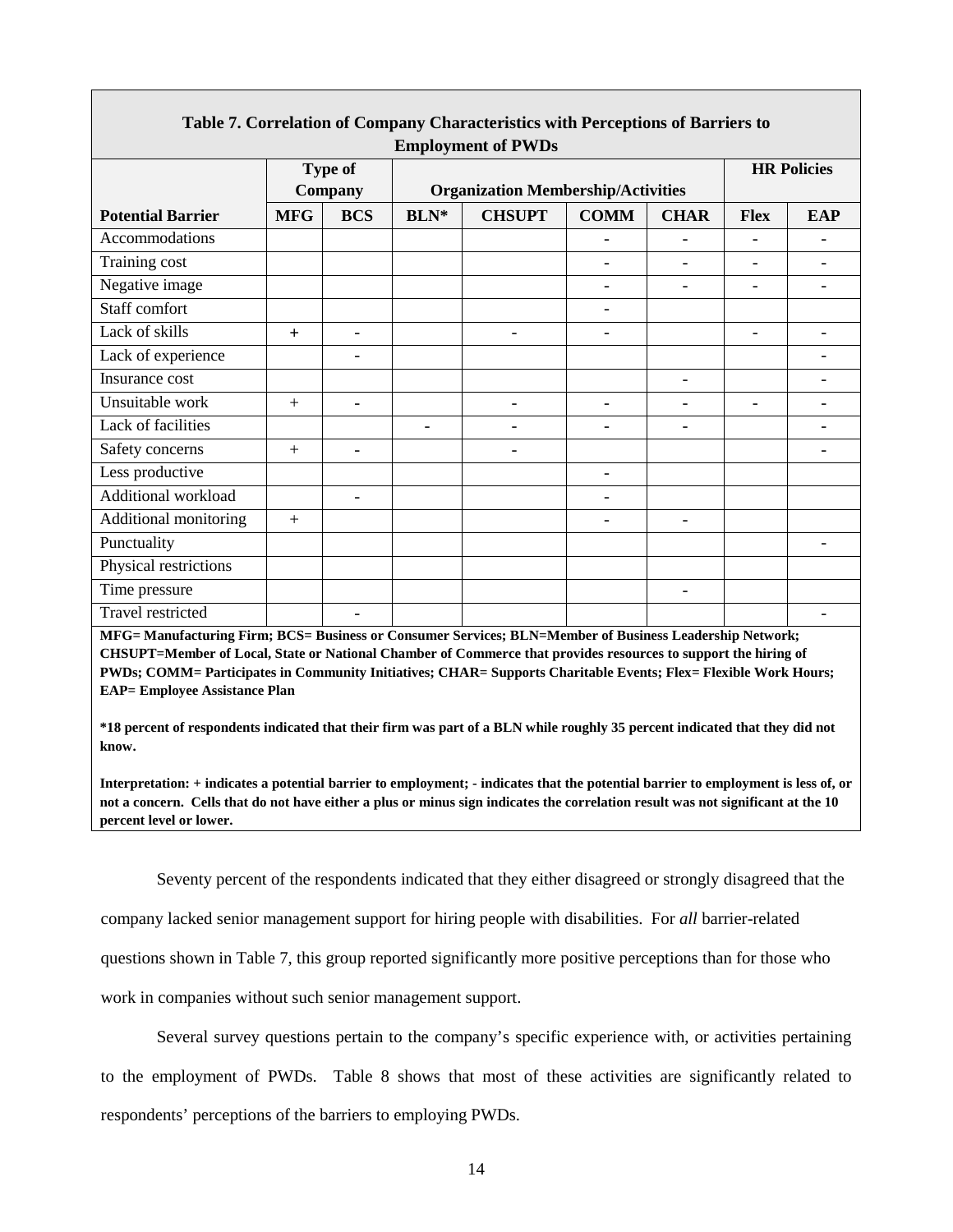| Table 8. Correlation of Specific PWD-related Company Characteristics                                            |                                                                                                                    |                           |              |              |                 |              |                |
|-----------------------------------------------------------------------------------------------------------------|--------------------------------------------------------------------------------------------------------------------|---------------------------|--------------|--------------|-----------------|--------------|----------------|
| with Perceptions of Barriers to Employment of PWDs                                                              |                                                                                                                    |                           |              |              |                 |              |                |
|                                                                                                                 |                                                                                                                    | <b>Employment of PWDs</b> |              |              |                 |              |                |
| <b>Potential Barrier</b>                                                                                        | #Hired2YRS                                                                                                         | <b>PCTPWD</b>             | <b>SUPVR</b> | <b>VOCRH</b> | <b>LEAD_FAM</b> | <b>CHAMP</b> | <b>DEDPERS</b> |
| Accommodations                                                                                                  |                                                                                                                    |                           |              |              |                 |              |                |
| Training cost                                                                                                   |                                                                                                                    |                           |              |              |                 |              |                |
| Negative image                                                                                                  |                                                                                                                    |                           |              |              |                 |              |                |
| Staff comfort                                                                                                   |                                                                                                                    |                           |              |              |                 |              |                |
| Lack of skills                                                                                                  |                                                                                                                    |                           |              |              |                 |              |                |
| Lack of experience                                                                                              |                                                                                                                    |                           |              |              |                 |              |                |
| Insurance cost                                                                                                  |                                                                                                                    |                           |              |              |                 |              |                |
| Unsuitable work                                                                                                 |                                                                                                                    |                           |              |              |                 |              |                |
| Lack of facilities                                                                                              |                                                                                                                    |                           |              |              |                 |              |                |
| Safety concerns                                                                                                 |                                                                                                                    |                           |              |              |                 |              |                |
| Less productive                                                                                                 |                                                                                                                    |                           |              |              |                 |              |                |
| Additional workload                                                                                             |                                                                                                                    |                           |              |              |                 |              |                |
| Additional monitoring                                                                                           |                                                                                                                    |                           |              |              |                 |              |                |
| Punctuality                                                                                                     |                                                                                                                    |                           |              |              |                 |              |                |
| Physical restrictions                                                                                           |                                                                                                                    |                           |              |              |                 |              |                |
| Time pressure                                                                                                   |                                                                                                                    |                           |              |              |                 |              |                |
| Travel restricted                                                                                               |                                                                                                                    |                           |              |              |                 |              |                |
| #Hired2YR= Number hired past two years; PCTPWD= Percent of PWDS employed; SUPVR= PWDs in supervisory positions; |                                                                                                                    |                           |              |              |                 |              |                |
|                                                                                                                 | VOCRH= Company works with a local vocational rehab organization; LEAD_FAM= Senior leader or member of family has a |                           |              |              |                 |              |                |
| disability; CHAMP= Active champion for PWD; DEDPERS= Dedicated personnel or department to work with PWDs        |                                                                                                                    |                           |              |              |                 |              |                |

### Effectiveness

Next we evaluate responses to questions pertaining to the effectiveness of various programs to encourage the hiring of PWDs, where respondents were asked to rank effectiveness on a 5-point scale from "very ineffective" to "very effective". Here we are interested in whether personal characteristics, company characteristics, or both, are important factors related to the perception that such programs may provide value in the employment of PWDs.<sup>[6](#page-15-0)</sup>

Forty percent of our respondents indicated that they are owners of their company and another 30 percent indicated that they are directors or managers. Perceptions of the effectiveness of various activities may be associated with the respondent's position in the organization, reflecting varying degrees of participation in decision making. However, we did not find any significant statistical difference between the respondents based on position.

<span id="page-15-0"></span> $6$  With just one exception, the personal characteristics – namely age, years of experience, gender, and education level – were not found to be significantly related to respondents' perceptions of the effectiveness of various activities and programs.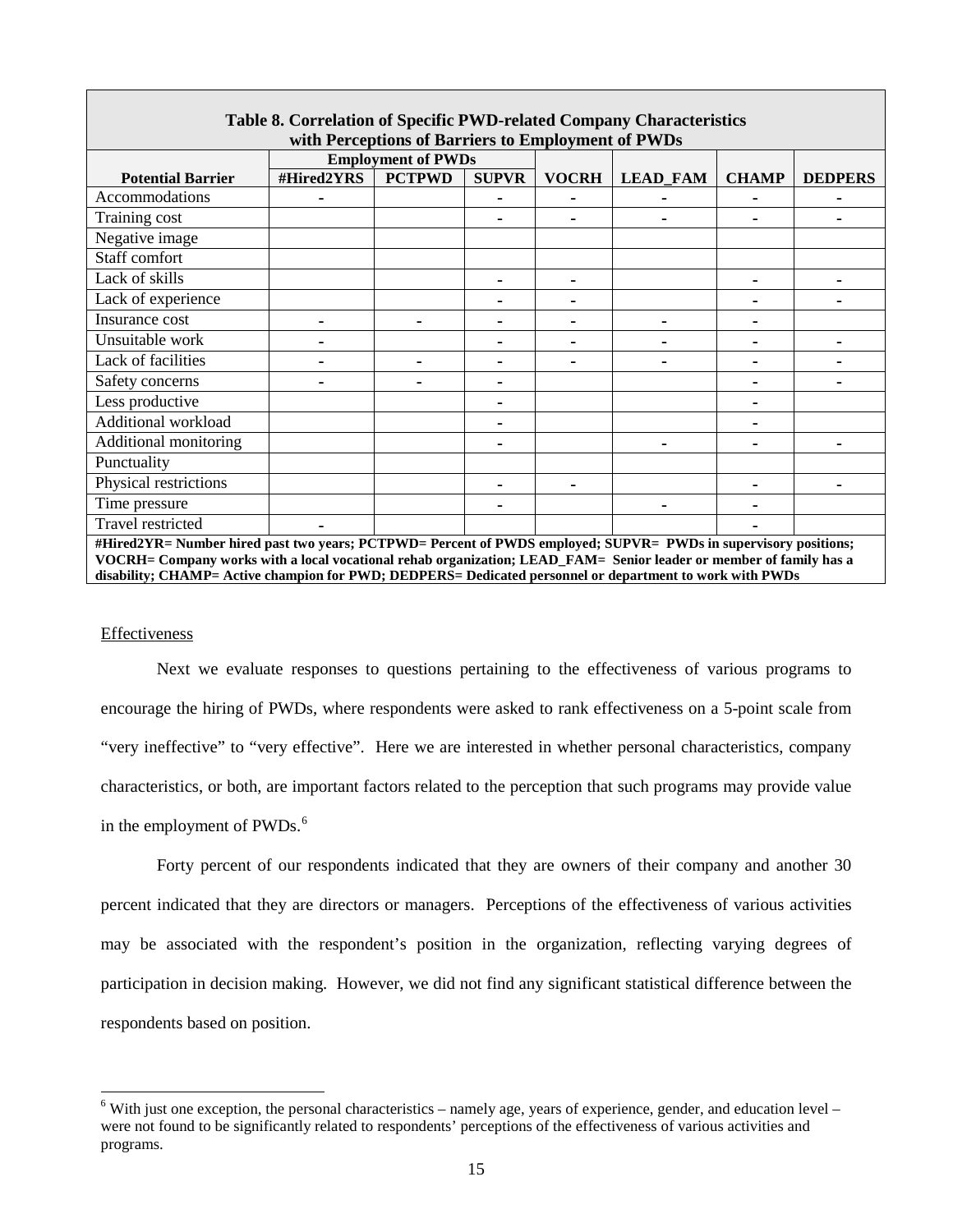Table 9 presents a summary of the analysis of correlations between select company characteristics and the responses to the questions pertaining to effectiveness of these programs. We find that there is little correlation between the type of industry and perception of these programs. Only one significant result is found among respondents in service-oriented companies: the use of on-site consultation or technical assistance for PWDs is more likely to be perceived as effective in these companies when compared to responses from other types of companies.

Respondents in larger companies and those in companies with Employee Assistance Programs were significantly more likely than respondents in other companies to view *all* of the possible approaches as effective. Companies' involvement with community organizations is also associated with more positive perceptions of the effectiveness of some of these programs, but not all.

| Table 9. Correlation of Company Characteristics with Perceptions of Effectiveness of Programs to       |                             |                              |                                        |           |  |  |  |  |
|--------------------------------------------------------------------------------------------------------|-----------------------------|------------------------------|----------------------------------------|-----------|--|--|--|--|
| <b>Encourage Employment of PWDs</b><br><b>EAP</b>                                                      |                             |                              |                                        |           |  |  |  |  |
| Program                                                                                                | Service-<br><b>Oriented</b> | <b>Size</b><br>(# Employees) | <b>Community</b><br><b>Involvement</b> |           |  |  |  |  |
| Government tax incentives for hiring PWDs                                                              |                             | ┿                            | $\ddot{}$                              | $\ddot{}$ |  |  |  |  |
| Grants from government or community<br>organizations to offset expenses associated<br>with hiring PWDs |                             | $+$                          |                                        | $\ddot{}$ |  |  |  |  |
| Short-term outside assistance<br>job<br>with<br>supervision of PWDs                                    |                             | $+$                          | $+$                                    | $\ddot{}$ |  |  |  |  |
| Supervisor or coworker training regarding<br>effectively working with PWDs                             |                             | $+$                          |                                        | $\ddot{}$ |  |  |  |  |
| On-site consultation or technical assistance<br>for PWDs                                               | $+$                         | $+$                          |                                        | $+$       |  |  |  |  |
| Mentoring for the supervisors of PWDs                                                                  |                             | $+$                          |                                        | $+$       |  |  |  |  |
| Visible top management commitment to<br>providing hiring and promotion opportunities<br>for PWDs       |                             | $+$                          | $\overline{+}$                         | $\ddot{}$ |  |  |  |  |
| An easily accessible resource to advertise<br>position openings to PWDs                                |                             | $\ddot{}$                    |                                        | $\pm$     |  |  |  |  |

#### Intent to Hire and Hiring Actions

Next we turn to an evaluation of the intent to hire PWDs and actual hiring actions. To capture intent, we asked respondents to indicate if their company intends to hire at least one PWD within the next two years. As indicated in the previous section, we also asked whether the company currently employs PWDs. Here,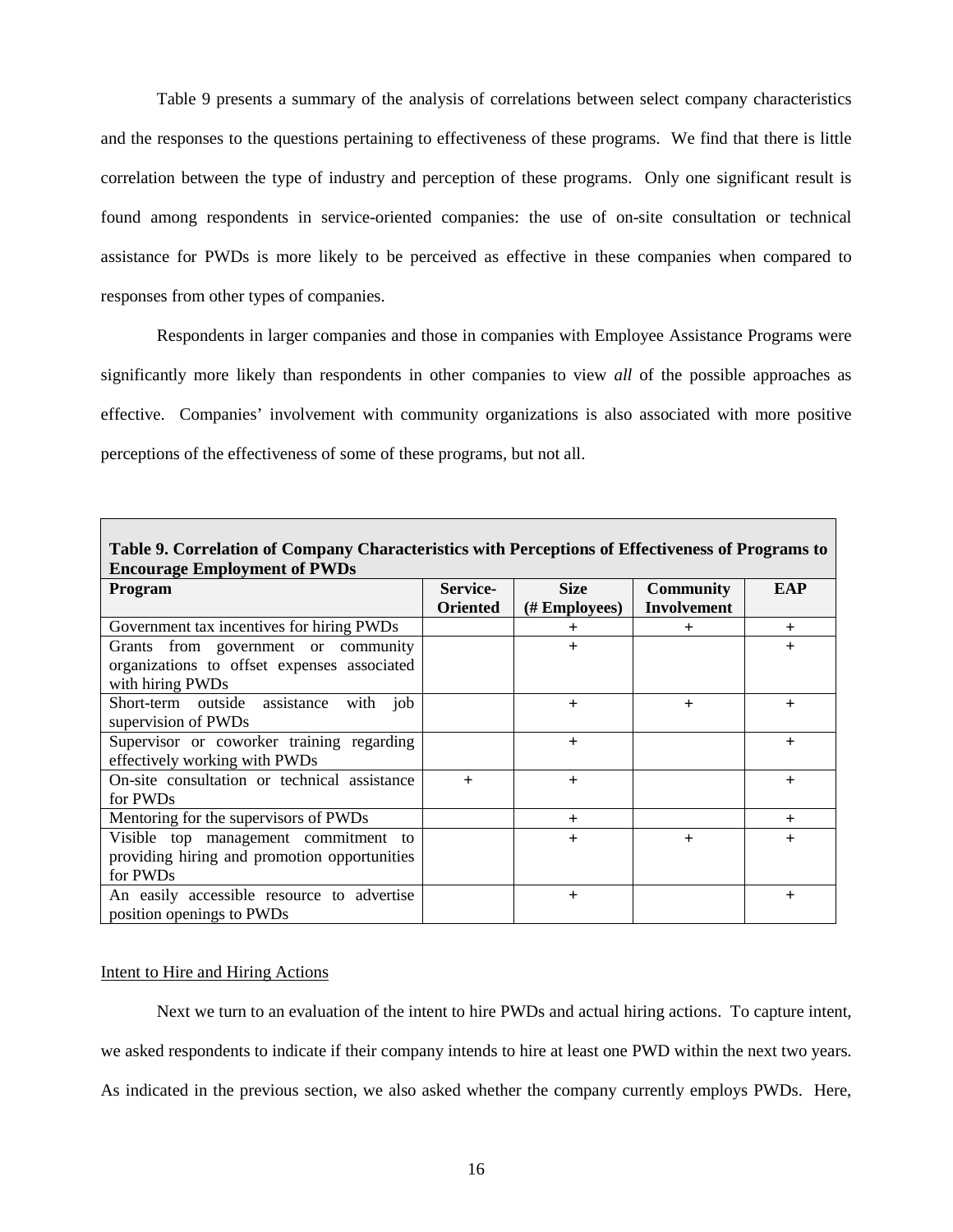we look for individual and organizational factors that may be associated with the responses to these questions.

We find that respondent's personal characteristics are not associated with hiring intent or hiring actions. That is, we do not find any statistically significant correlation between education, experience, age, or gender and the responses to the questions about PWD hiring intent or actual hiring.

Organizational factors, on the other hand, are generally found to be significantly related to PWD hiring intent and hiring actions. Table 10 presents a list of company characteristics found to be significantly and positively related to hiring intent, hiring actions, or both.<sup>[7](#page-17-0)</sup>

| Table 10. Correlation of Company Characteristics with Perceptions of Effectiveness of Programs<br>to Encourage Employment of PWDs |                      |                       |  |  |  |  |  |
|-----------------------------------------------------------------------------------------------------------------------------------|----------------------|-----------------------|--|--|--|--|--|
| <b>Company Characteristic</b>                                                                                                     | <b>Hiring Intent</b> | <b>Hiring Actions</b> |  |  |  |  |  |
| Number of employees                                                                                                               |                      |                       |  |  |  |  |  |
| Age of Company                                                                                                                    |                      | ┿                     |  |  |  |  |  |
| Involvement with community groups focused on aiding PWDs                                                                          | $\ddot{}$            | $\overline{+}$        |  |  |  |  |  |
| Membership in Business Leadership Network (BLN), Chamber of                                                                       | $+$                  | $\overline{+}$        |  |  |  |  |  |
| Commerce, or other business group encouraging the recruiting and                                                                  |                      |                       |  |  |  |  |  |
| hiring of PWDs                                                                                                                    |                      |                       |  |  |  |  |  |
| Company's Chamber of Commerce provides resources and referrals                                                                    | $+$                  | $+$                   |  |  |  |  |  |
| that aid in recruitment and hiring of PWDs                                                                                        |                      |                       |  |  |  |  |  |
| Company participates in charity and/or community events                                                                           | $\ddot{}$            | $\pm$                 |  |  |  |  |  |
| Company provides employees access to EAP                                                                                          | $\ddot{}$            | $\ddot{}$             |  |  |  |  |  |
| Company provides employees with flexible work hours                                                                               | $\ddot{}$            | $\pm$                 |  |  |  |  |  |
| Company provides employees opportunities to work from home                                                                        | $\ddot{}$            | $\div$                |  |  |  |  |  |
| Company is familiar with state/federal programs dedicated to                                                                      | $+$                  | $\overline{+}$        |  |  |  |  |  |
| supporting PWDs                                                                                                                   |                      |                       |  |  |  |  |  |

For both hiring intent and hiring actions, the most highly correlated company characteristic are: (1) the company providing access to EAP, (2) the company's Chamber of Commerce provides resources and referrals that aid in recruitment and hiring of PWDs, and (3) the company participates in charity and/or community events.<sup>[8](#page-17-1)</sup>

In a comparison of hiring actions with the perceived barriers, we find that the three barriers most highly correlated with past PWD hiring actions are (1) a lack of senior management support for hiring

<span id="page-17-1"></span><span id="page-17-0"></span>

<sup>&</sup>lt;sup>7</sup> Statistical significance determine through an analysis of correlations and bivariate regressions.  $8$  Note that these results hold when we perform a multiple regression analysis, including all company characteristics simultaneously in the statistical models to predict hiring intent and hiring actions.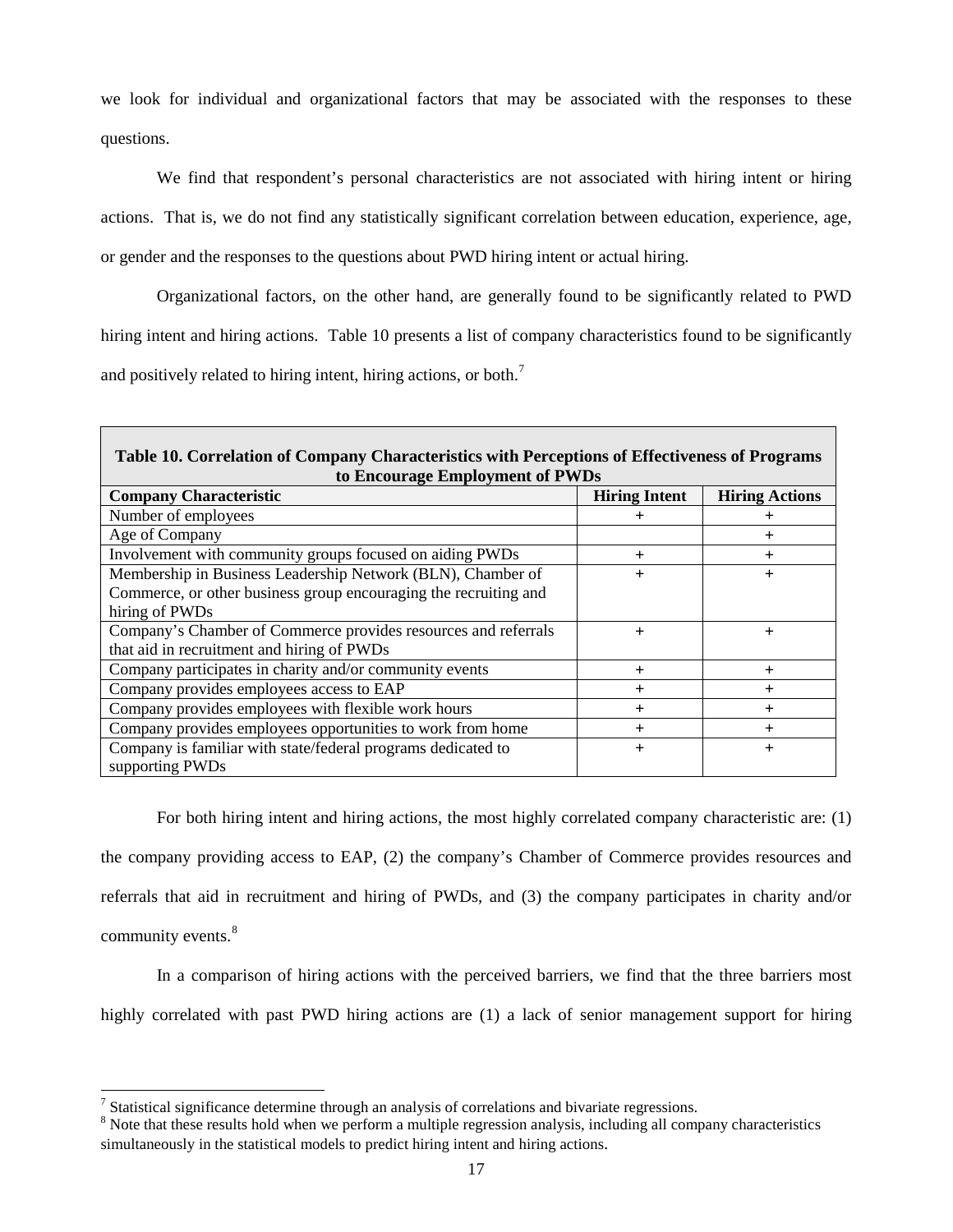PWDs, (2) a lack of applications from PWDs for job openings, and (3) the type of work in the company is unsuitable for PWDS.

The intent to hire and the actual experience – number of PWDs hired in past two years – are highly positively correlated. This result suggests that the organizational commitment, which may be expressed by upper management, is shared by those individuals at the hiring level.<sup>[9](#page-18-0)</sup>

### Internships

Existing research indicates that the factors inhibiting the employment of PWDs stem from employers' concerns that the relationship will not work out. That is, there is a risk that the PWD will not be able to perform the duties required for the position, or will need additional supervision and accommodations<sup>[10](#page-18-1)</sup> Moreover, employers are concerned that, once the PWD is hired, there may be no way to terminate them if he/she does not meet the requirements for the position. To reduce this risk, employers may be more likely to hire PWDs in a temporary capacity, through an internship program, which allows for some period of evaluation before any long term commitment must be made.

One quarter of our respondents indicated that their company offers internships to PWDs. Of those, only two indicated that PWDs were not typically hired following the internship, while the remainder indicated that at least some fraction of PWD interns were hired into full time positions. We note a strong positive statistical correlation between companies that offer internships to PWDs and the number of PWDs hired: companies that offer internships to PWDs are twice as likely to hire at least one PWD in the past two years. However, this result does not appear to be consistent with results reported in Table 3C that indicate that 36 percent of the firms that have an internship program hire less than 1 of 5 interns for full-time employment while just 9 percent of firms that have an internship program are very likely to hire the intern (greater than 80 percent chance).

The use of interns is strongly negatively correlated with the perception that positions in the company are unsuitable for PWDs. The internship thus has the potential not only to alleviate employers hesitancy in committing to hiring PWDs, but may help to change corporate culture regarding the eligibility of PWDs for job openings.

<sup>&</sup>lt;sup>9</sup> See Schur, Kruse and Blanck, 2005.

<span id="page-18-1"></span><span id="page-18-0"></span><sup>&</sup>lt;sup>10</sup> See Peck and Kirkbride, 2001.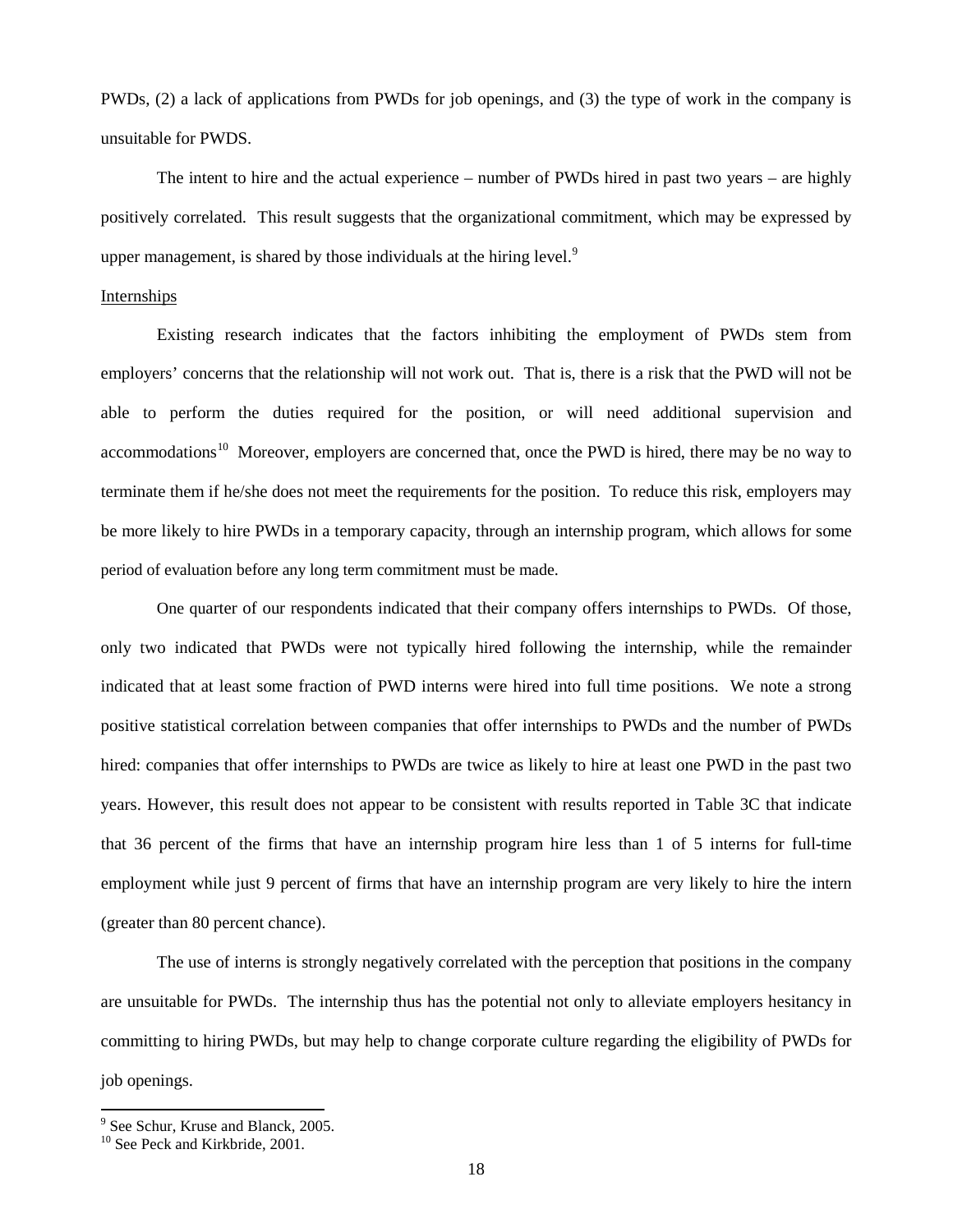### **5. Specific Issues Pertaining to Phases of the Employment Process**

Our survey reveals a variety of issues associated with the employment of PWDs. Here, we discuss and interpret the findings that are most applicable at each stage: recruiting, interviewing, hiring and retaining PWDs.

#### **Recruiting**

Existing literature cites a variety of barriers to the recruitment of PWDs. We find that a small minority (17%) of respondents indicated their companies have an active recruitment process for hiring PWDs. Further, another 17% indicated that their companies consistently market their commitment to hiring people with disabilities. This is somewhat surprising given findings that suggest companies recognize that they can improve their reputation by hiring people with disabilities.<sup>[11](#page-19-0)</sup> A consumer survey found that 92% of respondents looked more favorably on companies that hire PWDs.<sup>[12](#page-19-1)</sup>

Existence of an active department for recruiting PWDs is strongly positively associated with the existence of a supervisor or manager with a disability (or, who has a family member with a disability), an active champion for PWDs, and the availability of internships within the company.

Recruitment in many companies can include the internship process. As noted earlier, the internship allows an employer an opportunity to evaluate the "fit" of a PWD in a specific position before committing to full time employment. More than half (52%) of our respondents indicated that they do not offer any type of internship program.

Another form of recruitment stems from the relationships with vocational rehabilitation organizations. We find that these relationships are strongly related to less negative perceptions of the barriers to employing PWDs. Companies with these relationships are significantly more likely to have hired PWDs in the past two years.

We can draw additional conclusions regarding the PWD recruitment process from survey questions pertaining to outreach. As noted previously, few companies, according to our respondents, actively recruit PWDs or market their commitment to hiring PWDs. While slightly more companies are likely to offer

<span id="page-19-1"></span><span id="page-19-0"></span>

<sup>&</sup>lt;sup>11</sup> See Olson et al., 2001.<br><sup>12</sup> See Siperstein et al., 2006.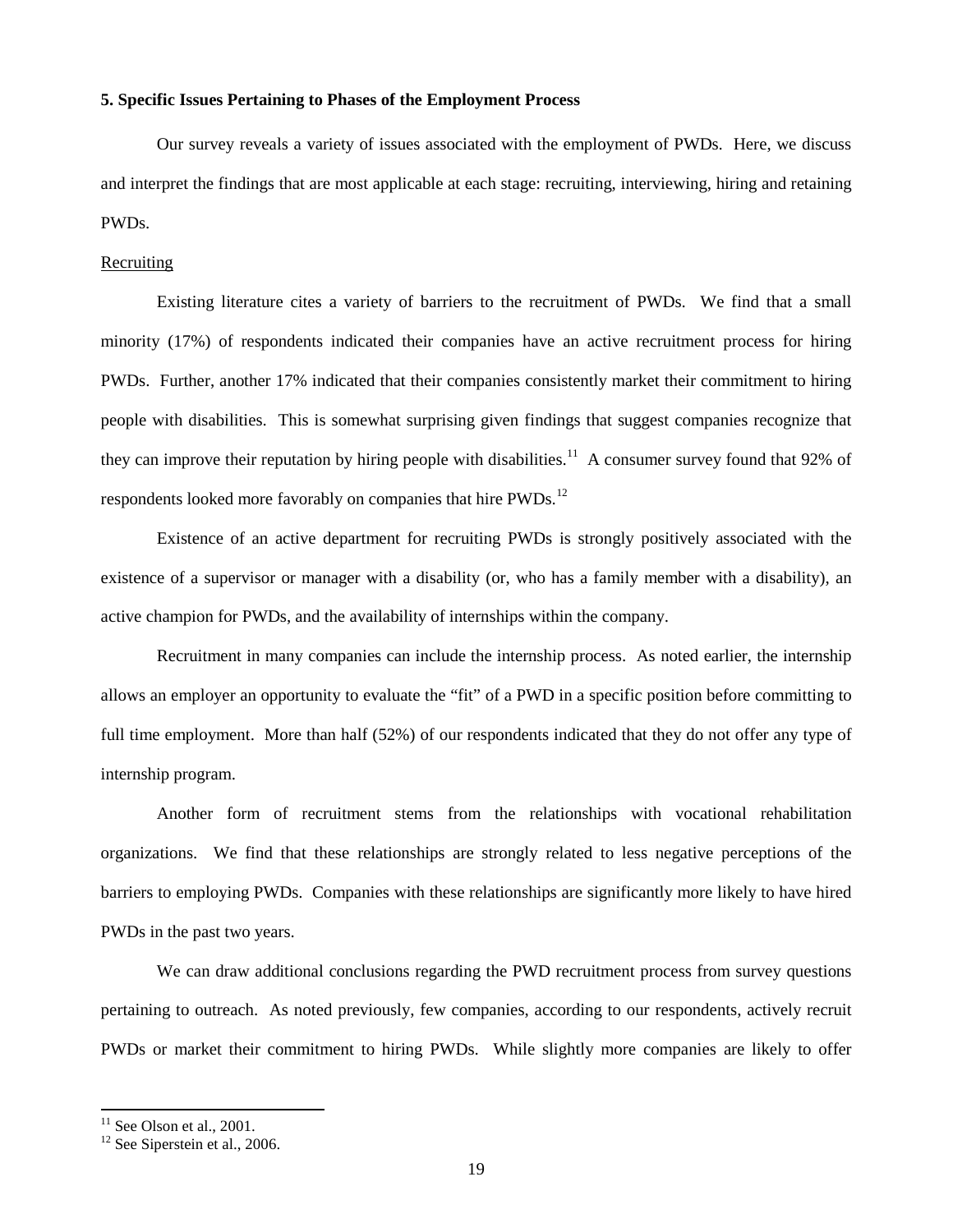regular activities for its employees to interact with PWDs (21%), only 17-18% of the respondents indicated that their companies regularly send out email and newsletters with information regarding PWDs, or have a formal objective for hiring PWDs. We note a strong positive correlation between the responses to the existence of formal objectives and active recruiting programs.

Finally, if companies are not actively recruiting PWDs, the employment of PWDs will depend on whether PWDs apply for positions, and subsequently, whether the interviewer has an open mind about job applicants who reveal a disability.<sup>[13](#page-20-0)</sup> Not surprising, respondents in large companies or in companies with relationships with rehabilitation organizations were significantly less likely to report a lack in applications from PWDs. The barriers perceived by our respondents suggest that, in some organizational settings, e.g., small companies and those without active community involvement, little consideration is given to PWD applicants.

### Interviewing

Our survey questions do not directly address issues with respect to the interview process. However, we may assume that the barriers perceived by our respondents are likely correlated with those perceptions of staff within these companies who are involved in interviewing job applicants. That is, within certain types of companies, the PWD applicant may raise a particular concern. For example, compared to other respondents, our respondents in manufacturing environments were more likely to indicate the perception that lack of skills, safety, suitability of work, and the need for additional monitoring were barriers to employing PWDs. Many prior studies find evidence of negative bias in expectations of how well a person with a disability is likely to perform. $14$ 

### Hiring

The decision to hire a PWD requires success at the recruitment and interview phases. Recognizing the challenges in these first phases, there are some indications in our survey that companies undertake a variety of activities to encourage the hiring of PWDs. In addition to those more general company characteristics evaluated in Table 10, we find that the number of PWDs hired in the past two years is strongly positively related to whether (1) the company has an active recruiting and hiring program, (2) the company

<span id="page-20-1"></span>

<span id="page-20-0"></span><sup>&</sup>lt;sup>13</sup> See Boyle, 1997.<br><sup>14</sup> See Colella, DeNisi & Varma, 1998.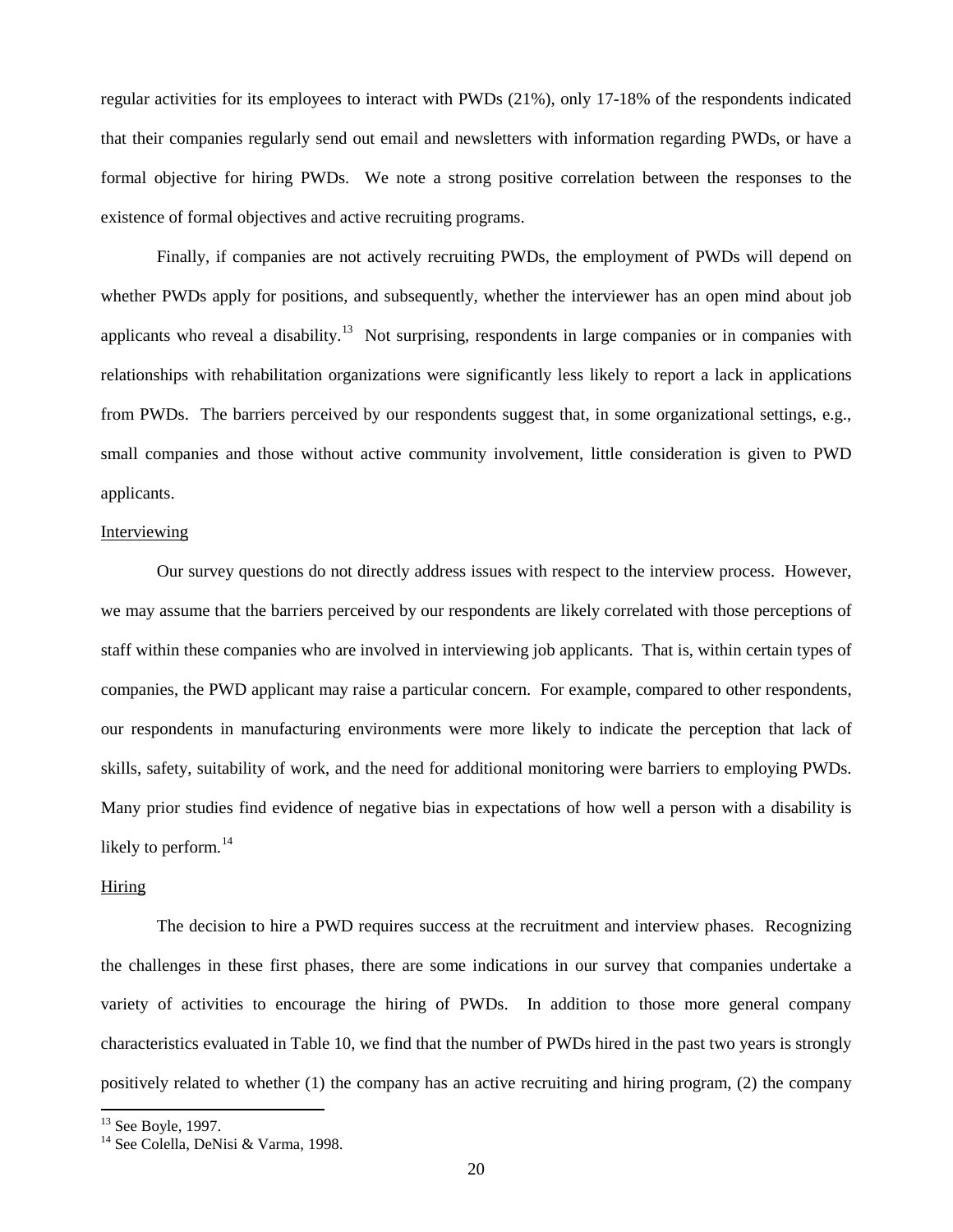consistently markets its commitment to hiring PWDs, (3) the company offers regular activities for its employees to interact with PWDs, (4) the company regularly sends emails and/or newsletters with information regarding PWDs, (5) the company has formal objectives for hiring PWDs, and (6) the company intends to hire at least one person with a disability within the next two years. To the extent that these activities may be encouraged through other means, the likelihood that companies hire PWDs should increase.

### Retaining

Retention rates for PWDs who are hired were not captured directly in our survey, but we may draw some assumptions regarding the challenge in retaining PWDs from our questions pertaining to internships. First, as we noted earlier, over one third of the firms that offer internships rarely offer full time employment to PWDs within the company. While we can't determine if this is due to a lack of "fit", we note a positive and significant relationship between companies that are more likely to hire PWDs out of an internship program and (1) the existence of a dedicated department to support PWDs, (2) the existence of a champion for employing PWDs, and (3) active recruiting and hiring programs for PWDs. Not surprising, these companies with more PWD-friendly characteristics were also those for whom respondents reported the least negative perceptions of barriers to employing PWDs.

### **6. Discussion and Recommendations**

Our analysis of the survey responses reveals several conclusions that are consistent with those obtained in our discussions with representatives from the BLNs and other individuals knowledgeable about the challenges and issues for PWDs seeking employment as well as the for the firms that seek to hire PWDs. Most striking is how the perceptions of barriers to the employment of PWDs are reduced when companies are involved in some specific activities, such as participating in charity and/or community events, offering an EAP, and having a champion or specific department designed to work with this population.

While our results do not yield a specific action list for The Able Trust in terms of priority, they do help to reconfirm in some cases and identify in others, the activities and area of focus that are likely to yield positive results for The Able Trust in its mission to support the PWD population. We provide the following list for further consideration: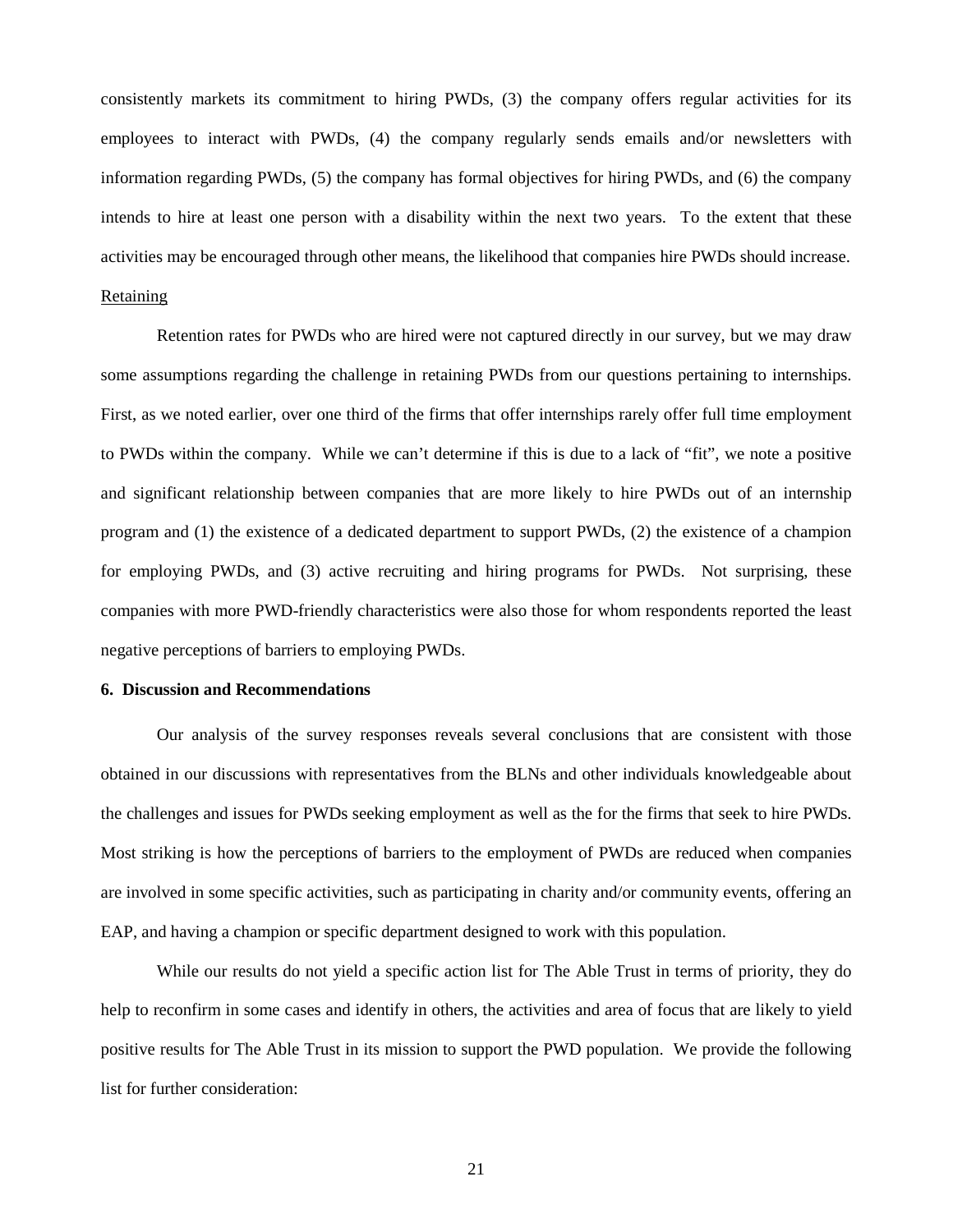- 1. Several key factors related to hiring PWDS are identified in the open ended questions (Table 1) and confirmed through the results presented in Table 5 on barriers to hiring PWDs. These results suggest a number of important areas in which The Able Trust may want to emphasize through its outreach and educational efforts. Note that both provide opportunities to either increase the likelihood that the PWD is hired (e.g. referral system) or reduce the likelihood that the PWD is not hired (e.g, perception that PWDs will not report to work on a regular basis).
- 2. The results indicate a generational bias towards PWDs in the workplace that appears to diminish as the employee gains more experience in the workplace and exposure to employees with disabilities. This finding suggests that programs targeted to the new hire might be useful in reducing this bias among the younger employees. If effective, this type of program could result in fewer personnel problems and improve the work environment for PWDs. It also should help to build support for hiring PWDs in the next generation of supervisors and managers.
- 3. The Able Trust may want to consider a program that specifically focuses on identifying and supporting organizational champions (e.g. Champions of The Able Trust). This program should be highly profiled within the firm and the community in order to further support and recognize the individuals who are playing a critical role in providing job opportunities for PWDs within their firms and working to find the resources necessary to ensure that these PWDs are successful after they are hired.
- 4. The results show that the barriers to employment are higher for manufacturing firms than for service firms. This information is helpful but it raises the question of whether a strategy that focuses on the service sector would be more effective than one that focuses on reducing the barriers to employment in the manufacturing setting (assuming that the survey responses are not strictly related to the physical inability to perform a manufacturing job). While both areas provide job opportunities for PWDs, it would seem that the manufacturing setting could potentially provide the opportunity for greater income than a service sector job. Strategies for improving PWD employment opportunities in the manufacturing sector should focus on reducing the specific perceived barriers in that setting (e.g., safety, skills, suitability, and the need for additional monitoring). With advances in technology and increasing computerization of the manufacturing process, technological skills become as or more important than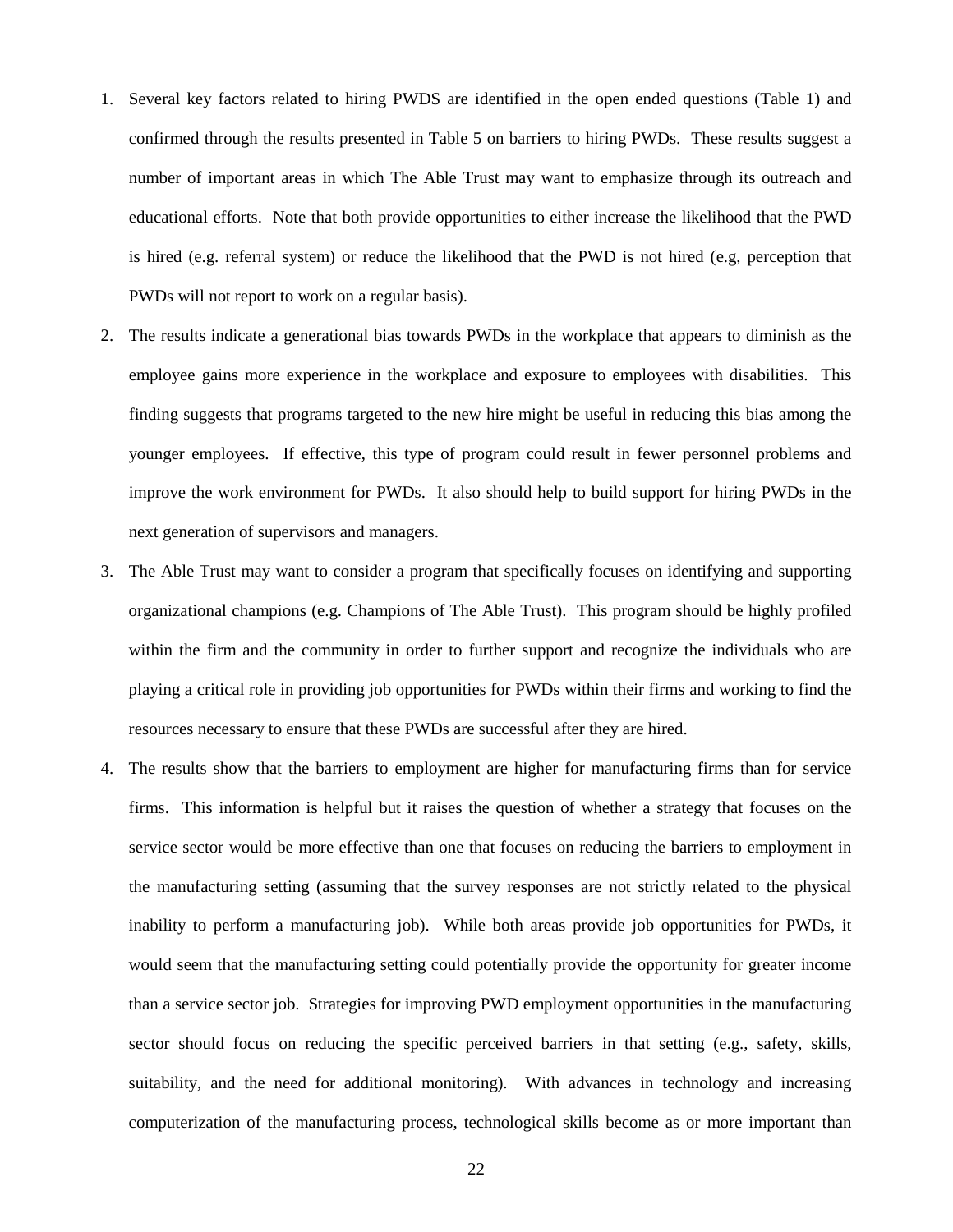physical skills. As such, efforts to change perceptions regarding PWDs and barriers to employment in this sector may prove to be rewarding.

- 5. The results in part support the sense that internship programs for PWDs are important as they help to reduce perceptions regarding barriers to entry. As noted in the paper, there appears to be some disconnect between the perception regarding the importance of the internship in reducing barriers to employment and actual post-internship hiring practices. The impact of the economic downturn on business hiring practices may be one explanation. Another is that the internship may not be as effective in breaking down the barrier to full-time employment as the responses on internships seems to indicate.
- 6. The results also show that firms that are better corporate citizens (community outreach, charity support) are more likely to consider hiring PWDs as part their larger responsibility. Of course, this is sometimes driven by one individual, but it is a part of that business's culture and how they view themselves. This is an area that The Able Trust supports directly by providing financial support to community organizations. It may be worthwhile to consider how The Able Trust can help firms foster the caring culture that will ultimately benefit PWDs, e.g., through efforts to develop and support employee "champions" within companies that can serve as liaisons with the community.

Our conclusions suggest a number of areas in which the Able Trust may wish to conduct further research:

- 1. The significantly different responses across large firms vs. small firms is likely due to the resources that have been available, and the greater likelihood of finding personnel within the organization that act as champions for PWDs. The Able Trust may wish to increase activities aimed at large organizations in Florida. Further study in this area may explore how the large organization is able to foster a more PWD friendly and accommodating work place.
- 2. Our results suggest that increasing age is associated with better perceptions of the capabilities of PWDs in the workplace. Educational outreach directed specifically at young employees may improve the opportunities for PWDs over time. Thus, we suggest a targeted study of young employees, perhaps even students with some work experience, to gain a better understanding of the factors driving their perceptions of the barriers to PWD employment.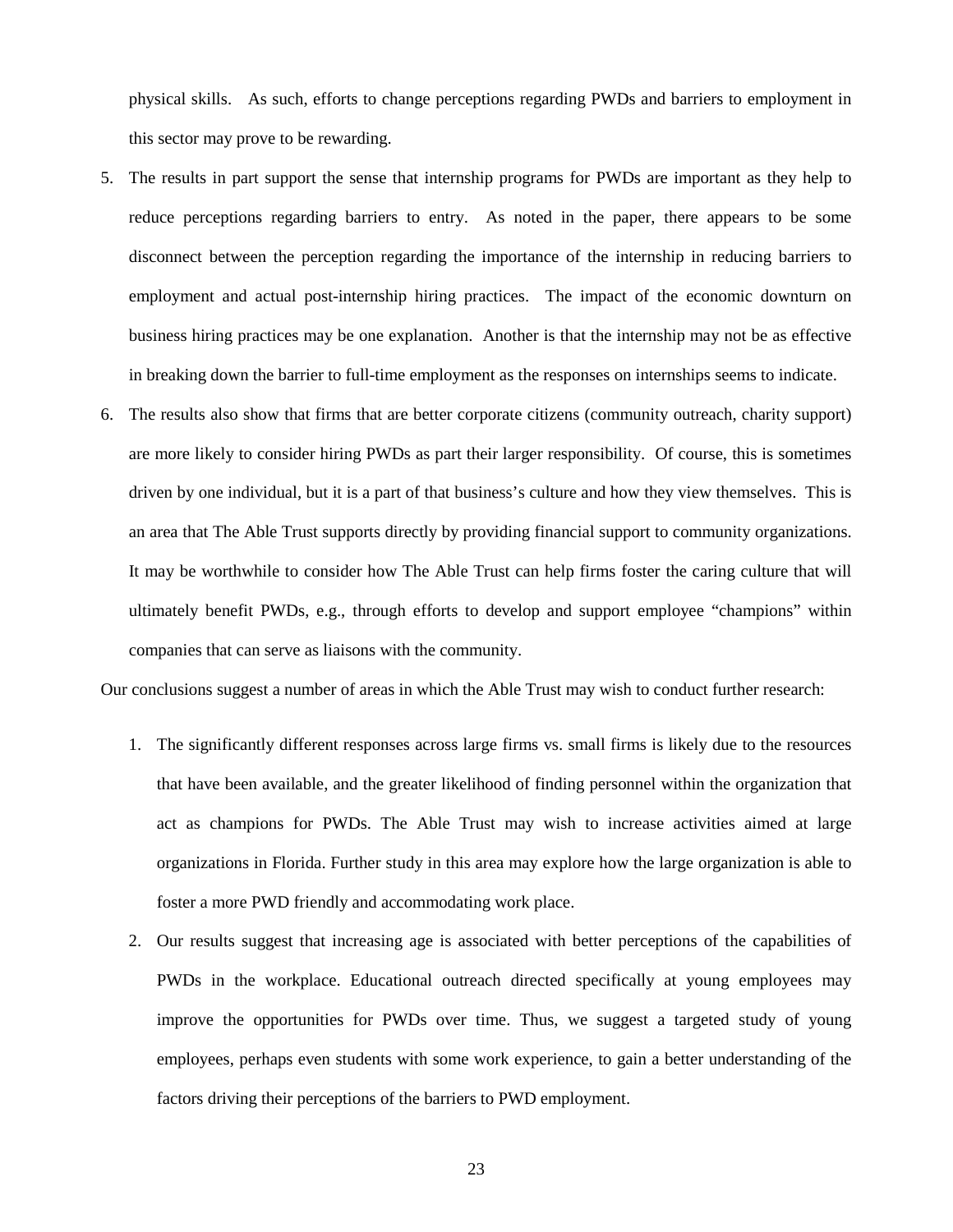3. An internship program for PWDs can serve two purposes: it can improve the perceptions of employees with respect to the capabilities of PWDs and it can provide a mode of entry for PWDs into full time employment. We note a positive relationship between firm offering internships and firms hiring PWDs, suggesting that these internship programs may serve the first purpose quite well. However, the use of the internship as a mode of entry to full time employment does not seem to flesh out in practice, as few interning PWDs are offered full time employment. The internship offers the employer a chance to "test" out the PWD, and it is likely that less emphasis is put on the appropriateness of the PWD for the position. Further, firms may not provide adequate counseling and training for interning PWDs if they are viewed as "temporary". We suggest the Able Trust consider a study of how internships are established for the PWDs, including an evaluation of the interview and placement process as well as the activities of supervisory personnel, to gain a better understanding of how the internship might lead to a greater likelihood of full time employment.

Finally, we provide the following additional research topic areas in the event that some or all may be useful to The Able Trust as it moves forward with its research agenda in support of its mission to serve the PWD community:

### **1. Identify programs that reduce barriers to employment nationwide (i.e., best practices).**

Comments: This research would investigate the various programs and practices used in firms to reduce barriers to employment for PWDs. The intent here would be to identify and evaluate the various innovative approaches (e.g., intern for a day) that are being used in the workplace today and consider the feasibility of their application to other environments.

### **2. Identify leverage or synergy opportunities in a fragmented community that provides support for PWD.**

Comments: There are a number of organizations (private and government) that support PWDs in some way. The goal of this type of project would be to identify: 1) the providers of these types of services/resources, 2) the segments of the PWD constituents that they serve, 3) the types of resources available (e.g., financial, educational, etc.) and 4) the geographic areas in which they operate.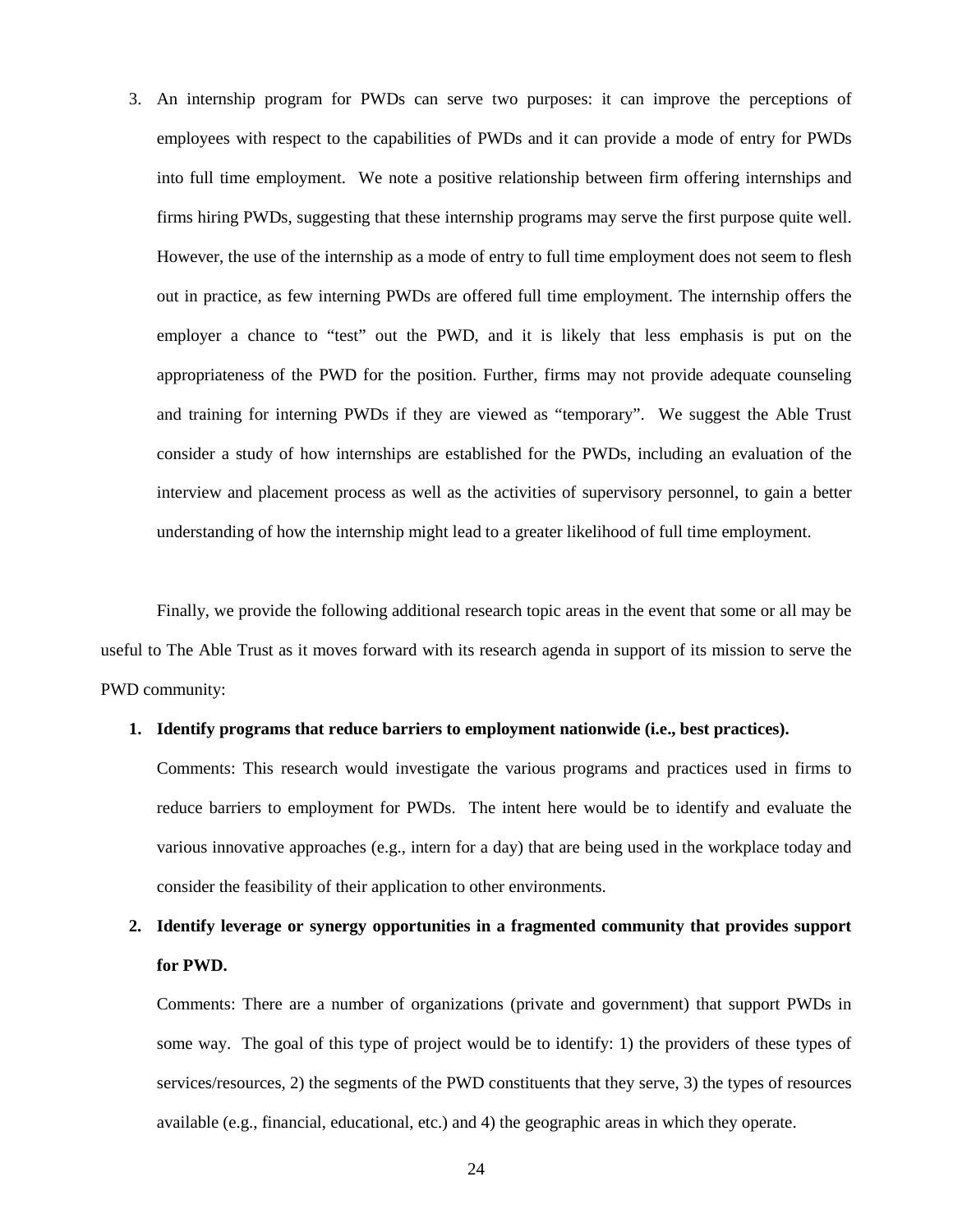### **3. Identify and evaluate vocational rehab program characteristics/practices and performance metrics.**

Comments: In our conversations with BLN members, it was apparent that vocational rehabilitation specialists play an important role in finding employment opportunities for PWDs. The purpose of this study would be to capture information on the programs that provide these services and the education/professional skills needed to effectively serve in a vocational rehabilitation capacity as well as to identify ways to measure the impact of the vocational rehabilitation specialist and possible ways to enhance or support the vocational rehabilitation function.

### **4. Examine and evaluate BLN characteristics and develop performance metrics.**

Comments: There are significant differences in the operation and goals/objectives of the BLNs. It may be useful for both The Able Trust and the BLN members to capture this information on a more formal basis. Additionally, it would create the opportunity to establish performance metrics that could be used for benchmarking purposes.

### **5. Investigate relationships between education and pathways to employment for PWDs**

Comments: This research would examine the relationships between the various types of education and employment opportunities for PWDs. For example, does technical training make a significant difference for PWDs in terms of finding employment in the technology or manufacturing settings?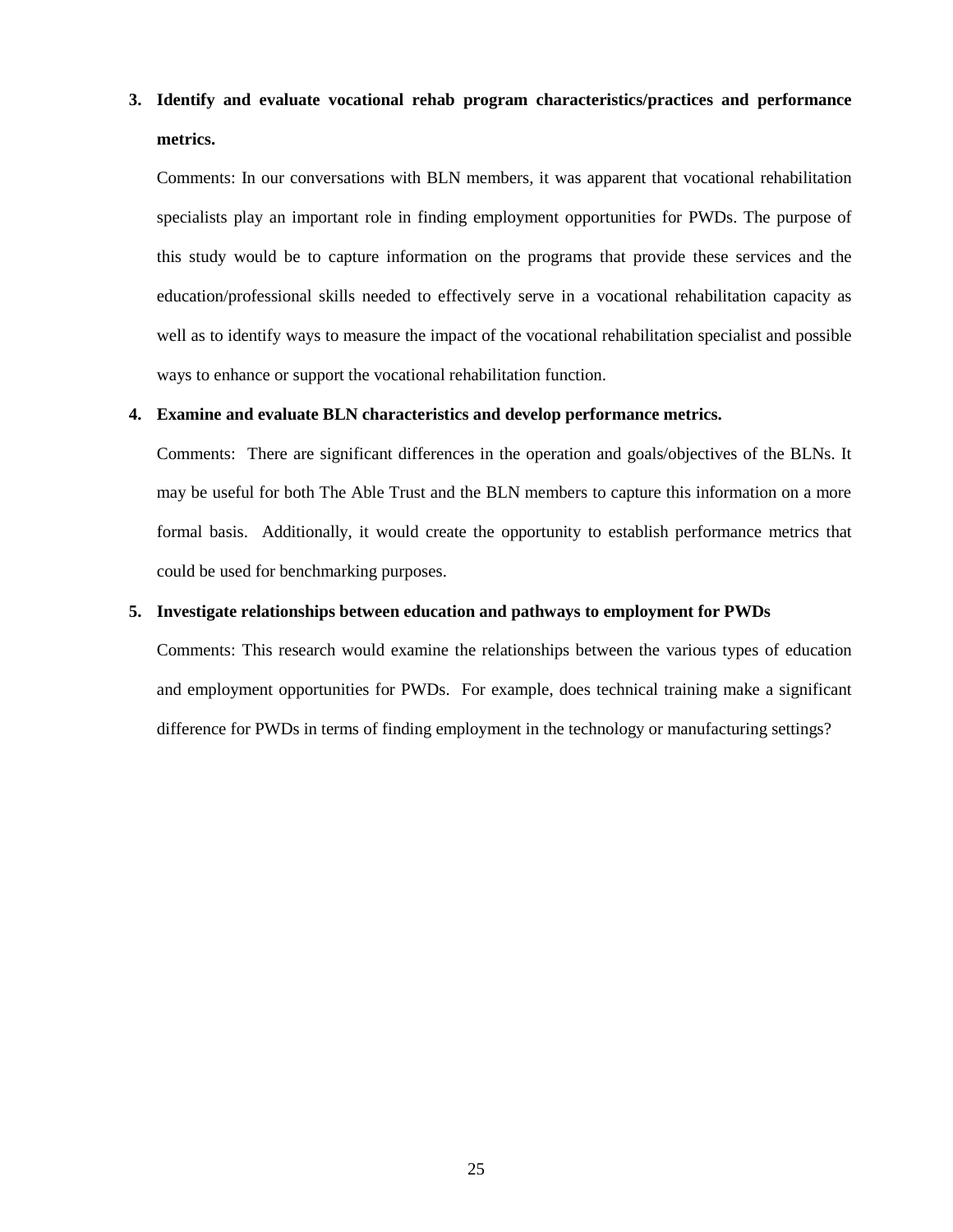### **References**

- Colella, A., A.S. DeNisi, and A. Varma, 1998, "The Impact of Ratee's Disability on Performance Judgments and Choice as Partner: The role of Disability-Job Fit Stereotypes and Interdependence of Rewards," *Journal of Applied Psychology*, 83: 102-111.
- Florida State University Center for Information, Training and Evaluation Services, 2003, "Dispelling the Myths of an Untapped Workforce: A Study of Employer Attitudes Toward Hiring Individuals with Disabilities," The Able Trust and the Millbank Foundation for Vocational Rehabilitation, October 2003 report.
- Olson, D., A. Cioffi, P. Yovanoff and D. Mank, 2001, "Employers' Perceptions of Employees with Mental Retardation," *Journal of Vocational Rehabilitation* 16: 125-133.
- Peck, B. and L.T. Kirkbride, 2001, "Why Businesses Don't Employ People with Disabilities," *Journal of Vocational Rehabilitation* 16: 71-75.
- Schur, L., D. Kruse, and P. Blanck, 2005, "Corporate Culture and the Employment of Persons with Disabilities," *Behavioral Sciences and the Law* 23: 3-20.
- Siperstein, G.N., N. Romano, A. Mohler, and R. Parker, 2006, "A National Survey of Consumer Attitudes Towards Companies that Hire People with Disabilities," *Journal of Vocational Rehabilitation* 24: 3- 9.
- US Department of Labor, Office of Disability Employment Policy, 2008, "Survey of Employer Perspectives on the Employment of People with Disabilities," Technical Report, November 2008.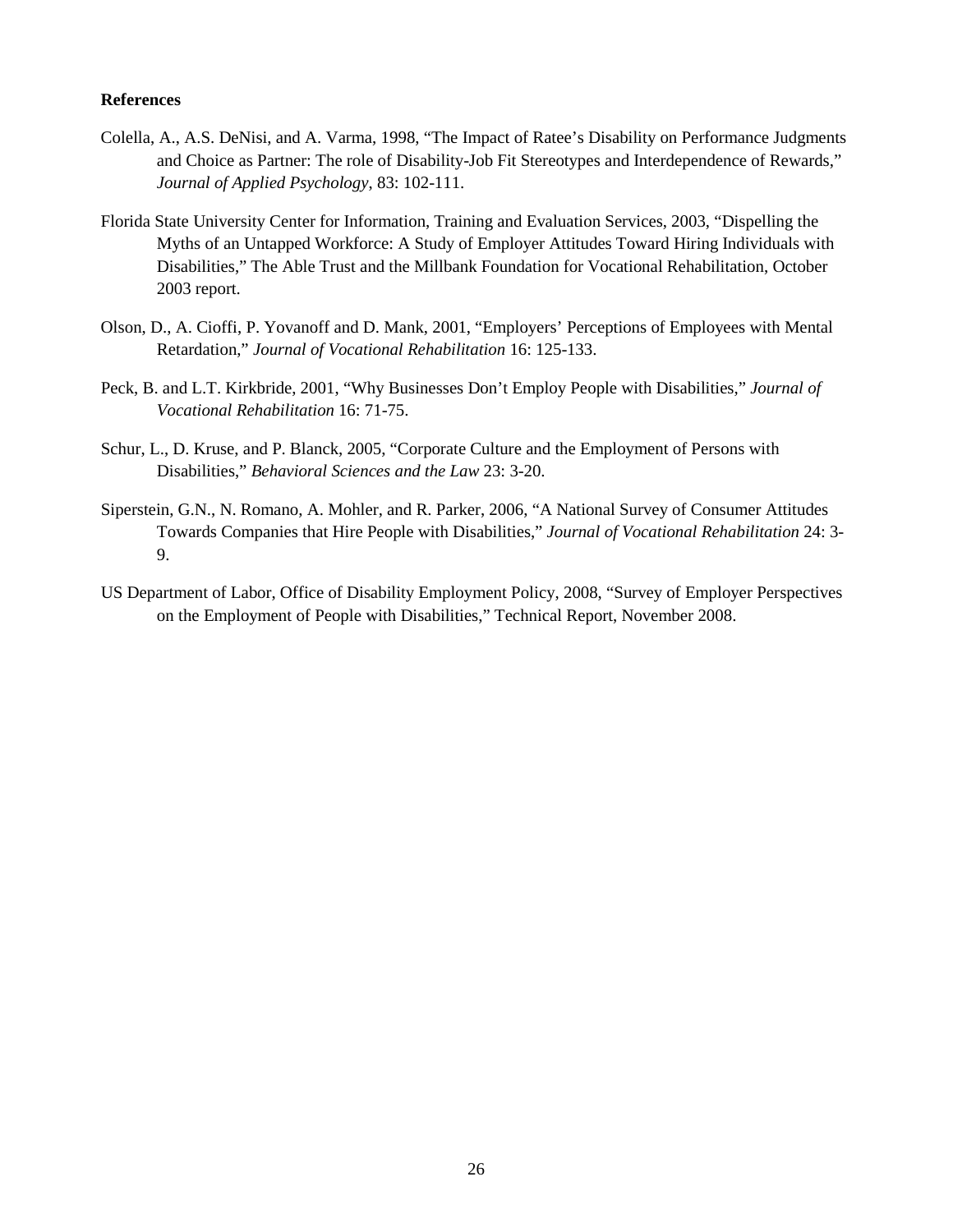### Appendix A. Survey Instrument

This survey is strictly confidential. Under no circumstances will your individual responses be made available to anyone other than the survey research team.

### **Survey Instructions**

Please try to answer the questions as honestly and as candidly as possible. There are no trick questions. This is not a test, so there are no right or wrong answers. Please move through the survey quickly without spending too much time on any one question—your first response usually will be the most accurate. The survey should take about 10-15 minutes to complete. You will probably find some redundancy in the questions. This is deliberate and is done for statistical reasons. Please answer the questions even if they seem similar to ones you've already answered. You don't need to go back to the previous questions to make sure that your answers are consistent. This survey is strictly confidential. Under no circumstances will your individual responses be made available to anyone other than the survey research team. Information from the survey will be only be compiled into an overall research report consisting of aggregated responses from many individuals. The results may be published at a later time in aggregate form only. Please remember, individual responses will not be a part of these reports and participants will not be identified in any publications or reports generated from this study.

### **Individual Information**

Please tell us about yourself... What is your age?

- $\frac{0}{2}$  18-30
- $31 40$
- o 41-50
- o 51-60
- o 61+

What is your gender?

- o Male
- o Female

What is your highest level of education?

- o High School
- o Some College
- **Bachelors Degree**
- o Post-graduate courses
- o Post-graduate degree
- What is your position in the organisation ?
	- o Owner
	- o CEO
	- o COO
	- o CFO
	-
	- o VP HR VP Marketing
	- o VP Operations
	- o Director
	- o Manager
	- o Other

How many years of work experience do you have?

- o 0-5
- o 6-10
- o 11-15
- o 15-20
- o 21+
- o Click to write Choice 6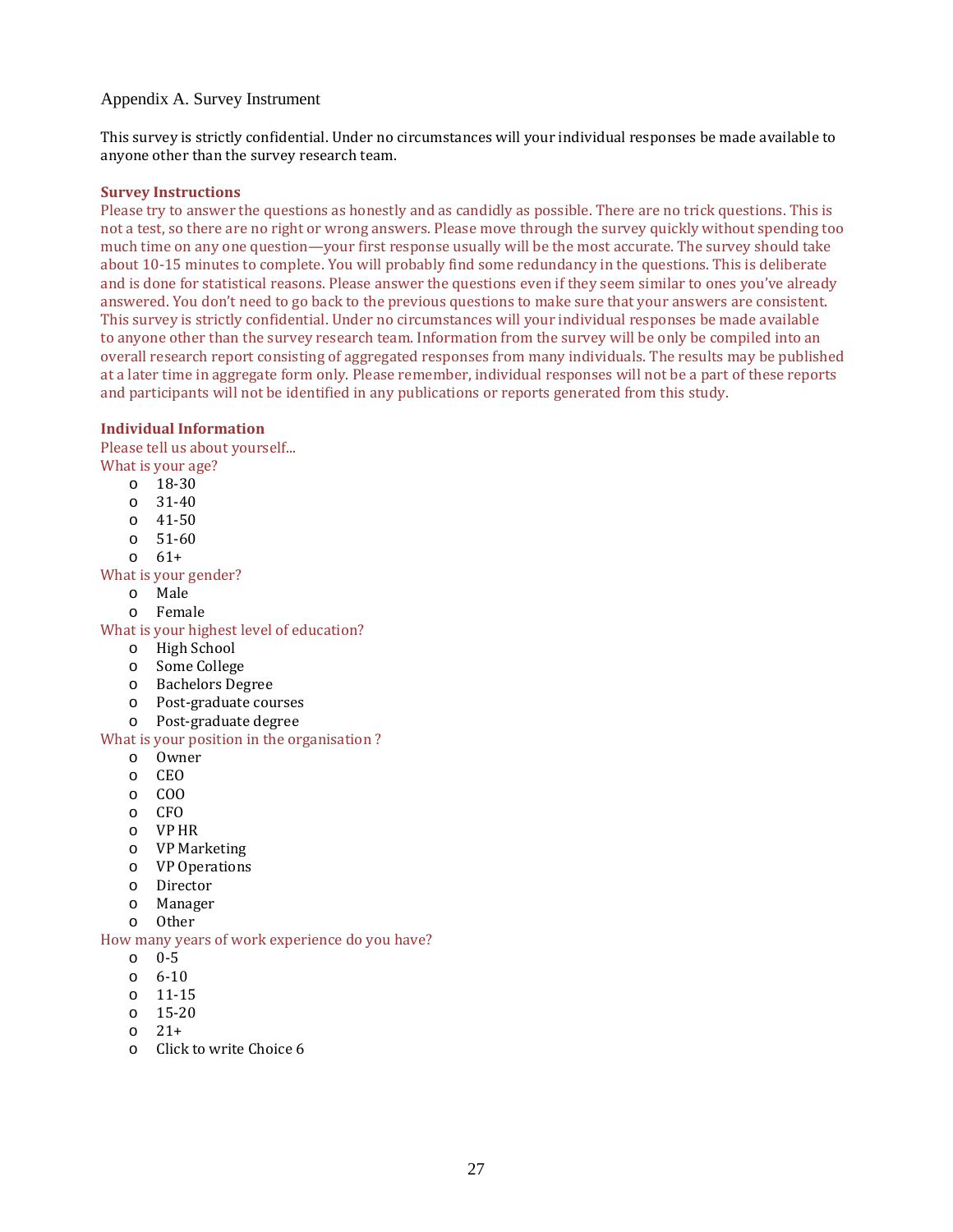### **Organizational Information**

Please tell us about your organization...

How would you describe your business location?

- o Headquarters/sole location
- If Branch office please list where the headquarters is located

In what region of Florida is this organization located?

- o North
- o Central
- o Southwest
- Southeast

The population of this organization's service area is approximately:

- o Below 10,000
- o 10,000-50,000
- o 50,000-100,000
- 
- $\circ$  100,000-500,000<br> $\circ$  500,000-1,000,00 o 500,000-1,000,000
- o Above 1,000,000

### How many people does this organization employ?

- o 1-10
- o 11-20
- o 21-50
- o 51-100
- o 101-200
- o 201-500
- o 501-1000
- o Above 1000

### What is the principal service or product of this organization?

- o Manufacturing
- o Tourism
- o Hospitality/food
- o Healthcare
- o Agriculture
- o Real Estate<br>
o Business Se
- **Business Services**
- o Consumer Services
- o Education<br>
o State Gove
- State Government
- o Local Government
- o Other

### What is the age of this organization?

- o 0-3 years
- o 4-6 years
- o 7-10 years
- o 11-20 years
- o Over 20 years

## This organization has access to local community groups focused on aiding people with disabilities.<br>
o Strongly Disagree

- o Strongly Disagree
- o Disagree
- Neither Agree nor Disagree
- o Agree
- **Strongly Agree**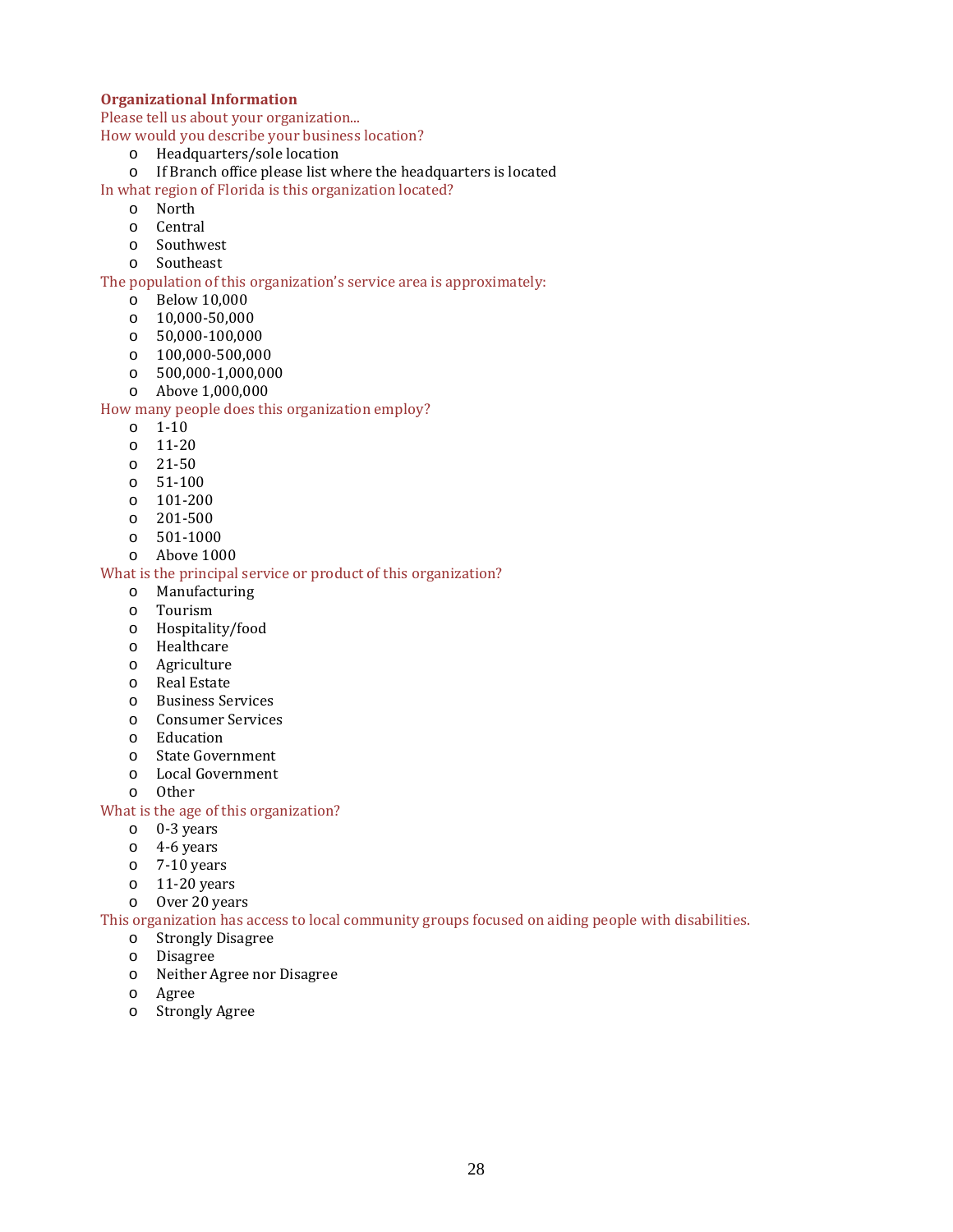This organization is served by an existing local Business Leadership Network (BLN). [Note: Local BLN chapters promote diversity policies that include people with disabilities and hiring practices that target candidates with disabilities. They also serve as an information clearinghouse by providing employers with disability employment resources and networking opportunities for sharing best practices].

- o No
- o Unknown
- o Yes

If your organization is a member of a local, state, and/or national Chamber of Commerce, please fill in the name of the organization in the space provided.

- o Local Chamber of Commerce Group
- o State Chamber of Commerce group:<br>
o National Chamber of Commerce
- National Chamber of Commerce
- o group:

If your organization is a member of another local, state, and/or national business association, please fill in the name of the organization where appropriate

- o Local business group:
- o State business group:
- o National business group:

Our Chamber of Commerce group encourages the recruitment and hiring of people with disabilities.

- o Strongly Disagree
- o Disagree
- o Neither Agree nor Disagree
- o Agree<br>o Strong
- Strongly Agree

Our Chamber of Commerce group provides resources and referrals that aid in the recruitment and hiring of people with disabilities.

- o Strongly Disagree
- o Disagree
- o Neither Agree nor Disagree
- o Agree
- Strongly Agree

This organization consistently participates in community initiatives and/or charity events.

- o Never
- o Rarely
- o Occasionally
- o Often
- o Very Often

This organization offers its employees access to an Employee Assistance Program.

- o Never
- o Rarely
- o Occasionally
- o Often
- o Very Often

This organization offers its employees flexible work hours.

- o Never
- o Rarely
- $\circ$  Occasionally
- **Often**
- o Very Often

This organization offers its employees work-from-home programs.

- o Never
- o Rarely
- o Sometimes
- o Quite Often
- o Very Often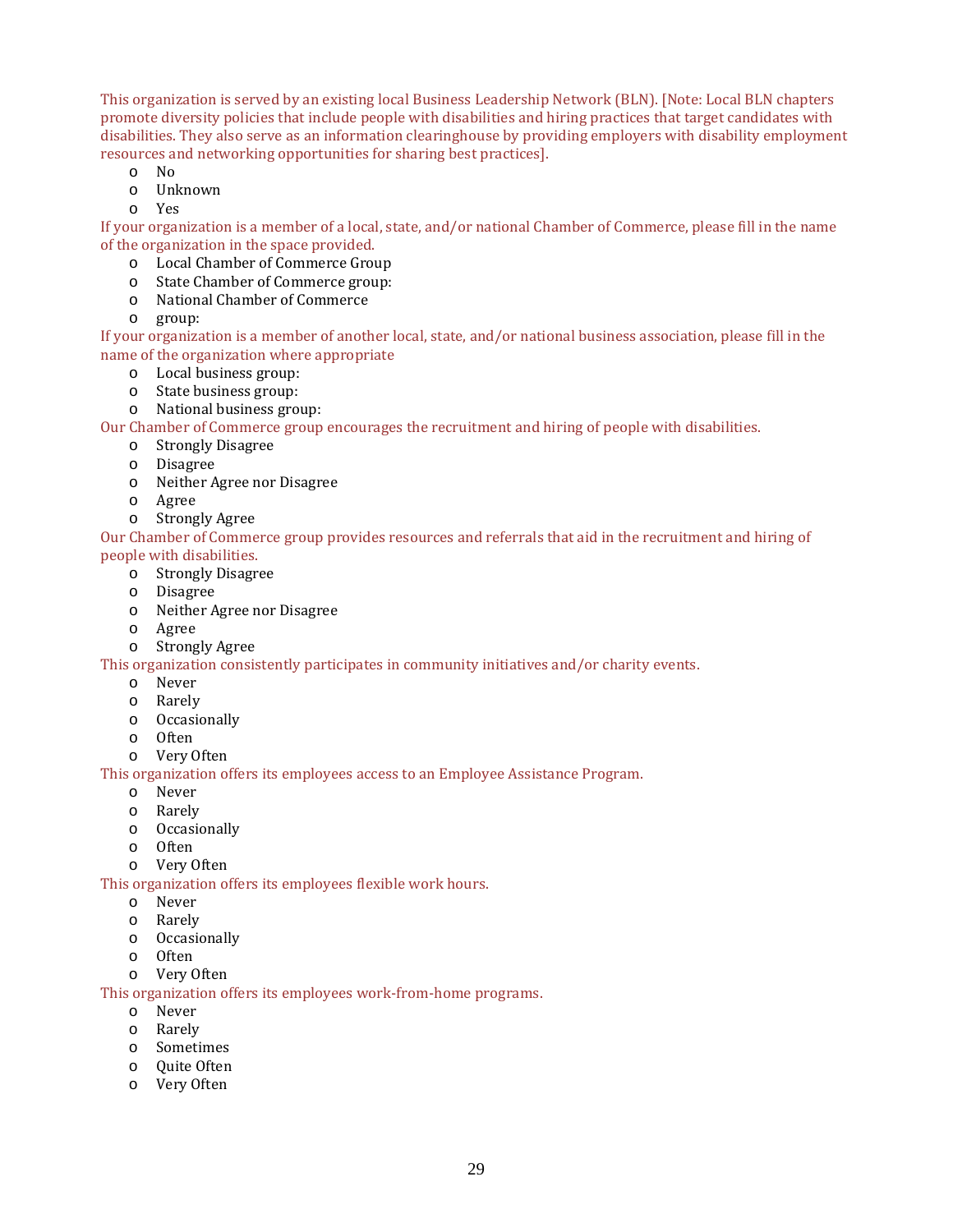This organization is familiar with local, State and/or Federal programs dedicated to supporting people with disabilities.

- o Strongly Disagree
- o Disagree
- o Neither Agree nor Disagree
- o Agree
- o Strongly Agree

### **Barriers to Hiring People with Disabilities**

Please tell us about the degree to which the following pose a barrier to the employment or advancement of people with disabilities in this organization.

The cost (time and dollars) of accommodations for people with disabilities is too high.

- o Strongly Disagree
- o Disagree
- o Neither Agree nor Disagree
- o Agree
- o Strongly Agree

The cost (time and dollars) of training people with disabilities is too high.

- o Strongly Disagree
- o Disagree
- o Neither Agree nor Disagree
- o Agree
- o Strongly Agree

This organization is concerned about potential negative reactions to people with disabilities from its clients and customers.

- o Strongly Disagree
- o Disagree
- o Neither Agree nor Disagree
- o Agree
- o Strongly Agree

The staff of this organization may feel uncomfortable if asked to work with a person with disabilities.

- o Strongly Disagree
- o Disagree
- o Neither Agree nor Disagree
- o Agree
- o Strongly Agree

People with disabilities lack the requisite skills and training required of job applicants for this organization.

- o Strongly Disagree
- o Disagree
- o Neither Agree nor Disagree
- o Agree
- o Strongly Agree

People with disabilities lack the specific job-related experience required of job applicants for this organization.

- o Strongly Disagree
- o Disagree
- o Neither Agree nor Disagree
- o Agree
- o Strongly Agree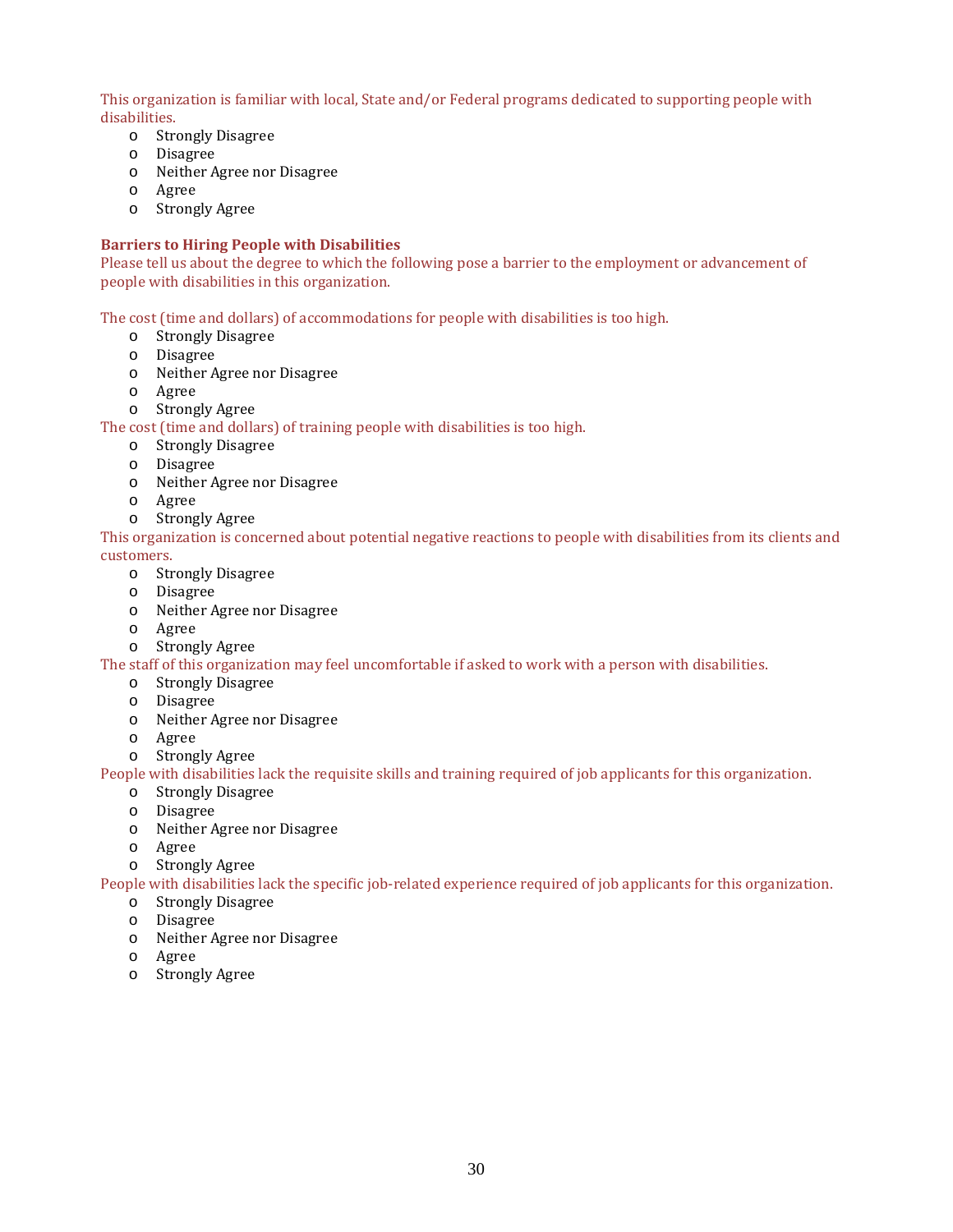The potential cost increases attributable to extending health, life, and/or disability coverage to employees or dependents with disabilities are too high for this organization.<br>
o Strongly Disagree

- Strongly Disagree
- o Disagree
- o Neither Agree nor Disagree
- o Agree
- o Strongly Agree

The type of work in this organization is unsuitable for people with disabilities.

- o Strongly Disagree
- o Disagree
- o Neither Agree nor Disagree
- o Agree
- o Strongly Agree

This organization lacks access/facilities/equipment suitable for people with disabilities.

- o Strongly Disagree
- o Disagree
- o Neither Agree nor Disagree
- o Agree
- o Strongly Agree

There are health and safety concerns with hiring people with disabilities in this organization.

- o Strongly Disagree
- o Disagree
- o Neither Agree nor Disagree
- o Agree
- o Strongly Agree

Employees with disabilities tend to be less productive.

- o Strongly Disagree
- o Disagree
- o Neither Agree nor Disagree
- o Agree
- o Strongly Agree

### Employees with disabilities create additional workload for the HR staff in this organization

- o Strongly Disagree
- o Disagree
- o Neither Agree nor Disagree
- o Agree
- o Strongly Agree

Employees with disabilities require additional management and supervisory time.

- o Strongly Disagree
- o Disagree
- o Neither Agree nor Disagree
- o Agree
- o Strongly Agree

Employees with disabilities tend to have poor attendance and punctuality records.

- o Strongly Disagree
- o Disagree
- o Neither Agree nor Disagree
- o Agree
- o Strongly Agree

This organization has had poor experience with hiring a person with a disability.

- o Strongly Disagree
- o Disagree
- o Neither Agree nor Disagree
- o Agree
- o Strongly Agree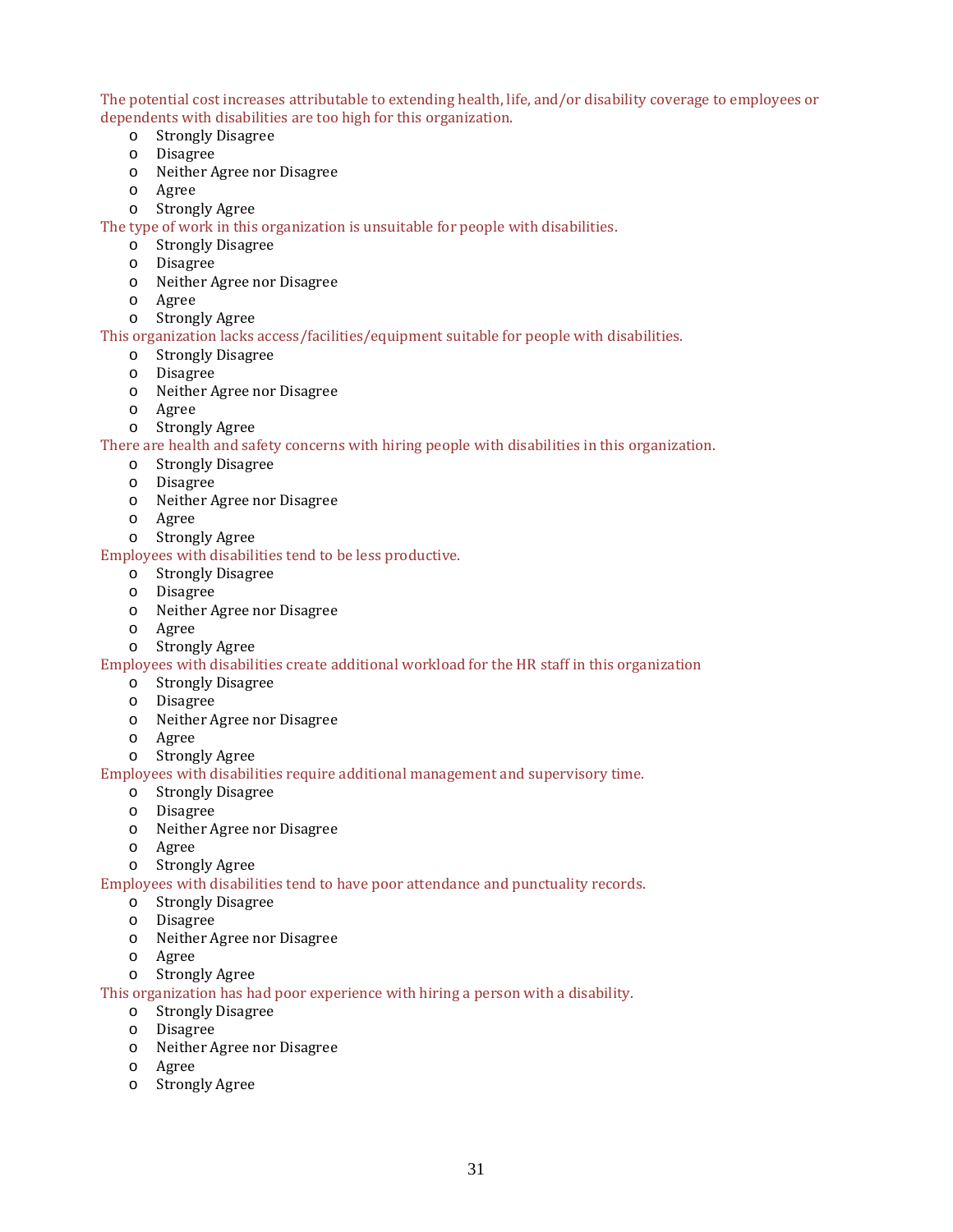Employees with disabilities have physical and/or stamina restrictions on their assigned job duties.

- o Strongly Disagree
- o Disagree
- o Neither Agree nor Disagree
- o Agree
- o Strongly Agree

Employees with disabilities lack the ability to work under great time pressure and stress.

- o Strongly Disagree
- o Disagree
- o Neither Agree nor Disagree
- o Agree
- o Strongly Agree

Employees with disabilities lack the ability to travel for work.

- o Strongly Disagree
- o Disagree
- o Neither Agree nor Disagree
- o Agree
- o Strongly Agree

There is a lack of senior management support for hiring people with disabilities in this organization.

- o Strongly Disagree
- o Disagree
- o Neither Agree nor Disagree
- o Agree
- o Strongly Agree

People with disabilities have not applied for a job at this organization.

- o Strongly Disagree
- o Disagree
- o Neither Agree nor Disagree
- o Agree
- Strongly Agree

Are there any other problems or difficulties associated with the recruitment and/or retention of people with disabilities not listed above?

### **Effectiveness**

How effective or ineffective would each of the following be in reducing barriers to employment or advancement for people with disabilities within your organization?

Government tax incentives for hiring people with disabilities.

- o Very Ineffective
- o Ineffective
- o Neither Effective nor Ineffective
- o Effective
- o Very Effective

Grants from government and/or community organizations to offset potential expenses associated with hiring and training people with disabilities.

- o Very Ineffective
- o Ineffective
- o Neither Effective nor Ineffective
- o Effective
- o Very Effective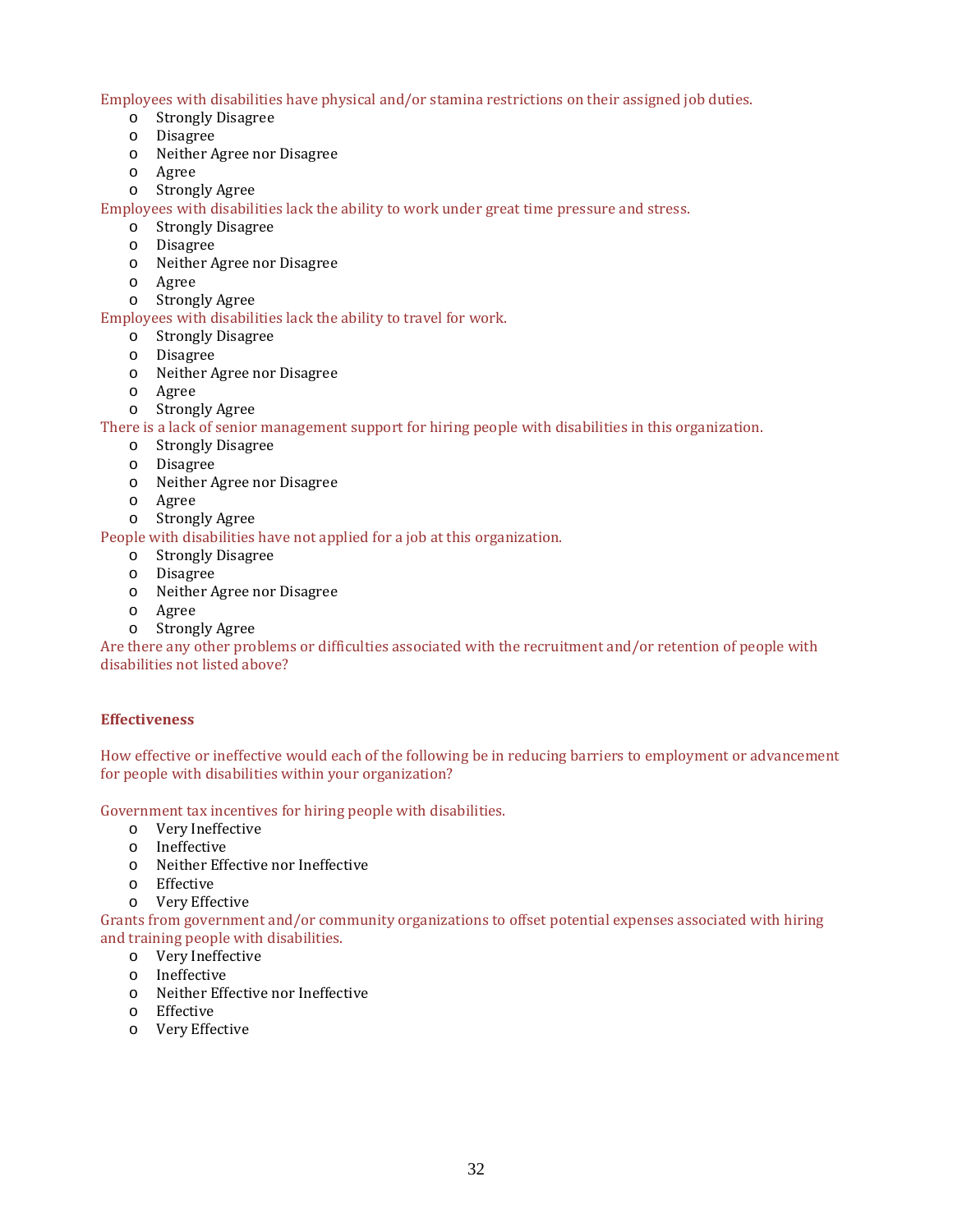Short-term outside assistance with job supervision of people with disabilities (e.g. outside job coach).

- o Very Ineffective
- o Ineffective
- o Neither Effective nor Ineffective
- o Effective
- o Very Effective

Supervisor and/or coworker training regarding effectively working with people with disabilities.

- o Very Ineffective
- o Ineffective
- o Neither Effective nor Ineffective
- o Effective
- o Very Effective

On-site consultation or technical assistance for people with disabilities.

- o Very Ineffective
- o Ineffective
- o Neither Effective nor Ineffective
- o Effective
- o Very Effective

Mentoring for the supervisors of people with disabilities

- o Very Ineffective
- o Ineffective
- o Neither Effective nor Ineffective
- o Effective
- o Very Effective

Visible top management commitment to providing hiring and promotion opportunities for people with

### disabilities

- o Very Ineffective
- o Ineffective
- o Neither Effective nor Ineffective
- o Effective
- o Very Effective

An easily accessible resource to advertise position openings to people with disabilities (website, newsletter, etc.).

- o Very Ineffective
- o Ineffective
- o Neither Effective nor Ineffective
- o Effective
- o Very Effective

What else could community organizations dedicated to helping people with disabilities do to increase your likelihood of hiring a person with a disability?

### **People with Disabilities Use/Outcomes (actions)**

Please tell us about this organization's past hiring of people with disabilities.

How many people with disabilities has this organization hired within the previous two years? Please provide your best estimate.

- o 0
- o 1-2
- o 3-5
- o 6-10
- o 11 or more

Within its existing staff, this organization has an active champion for people with disabilities.

- o Strongly Disagree
- o Disagree
- o Neither Agree nor Disagree
- o Agree
- o Strongly Agree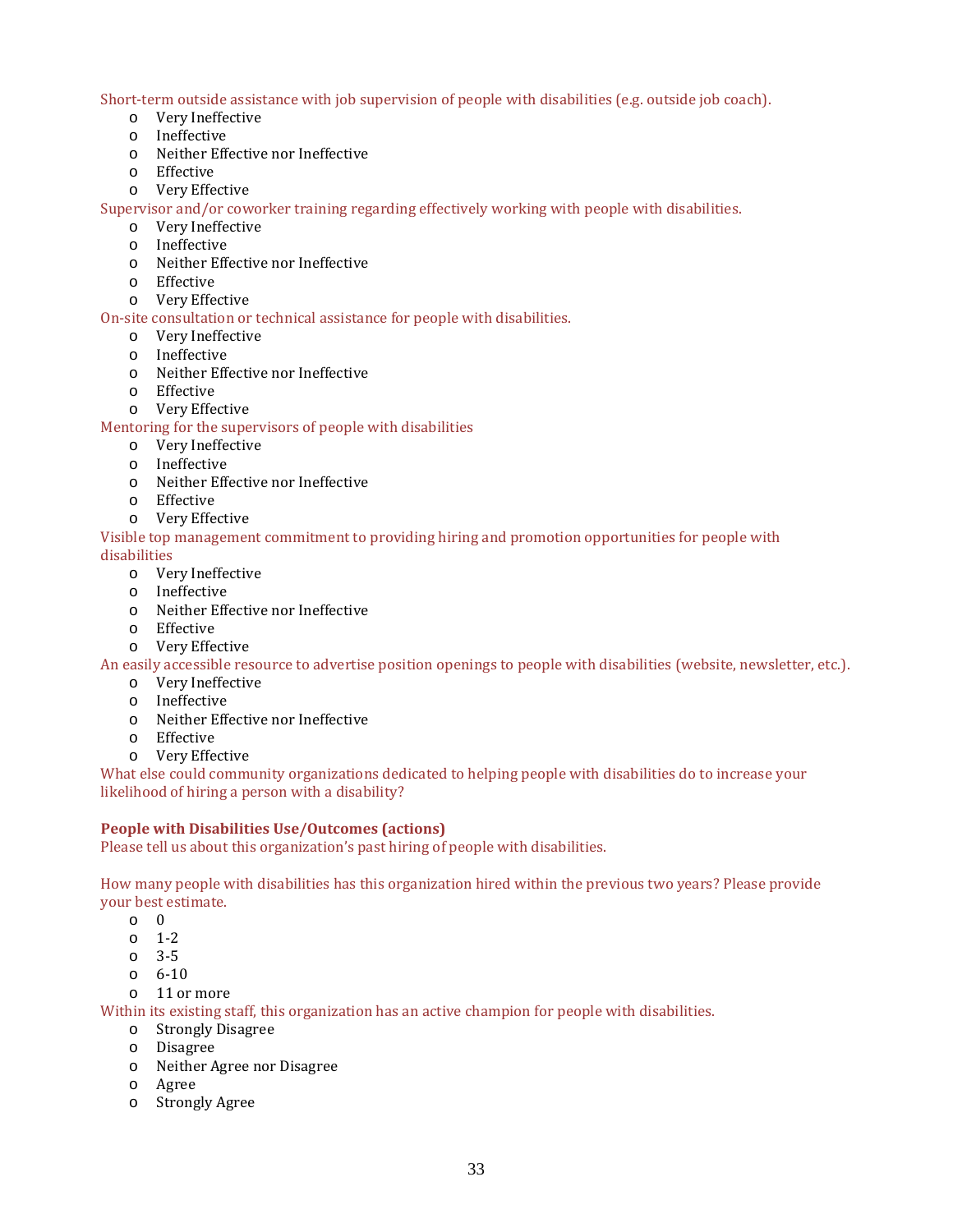This organization has a supervisor, manager or senior leader who has a disability, or who has an immediate family member with a disability.

- Strongly Disagree
- o Disagree
- o Neither Agree nor Disagree
- o Agree
- o Strongly Agree

This organization provides internship programs.

- o Never
- o Rarely
- o Occasionally
- **Often**
- o Very Often

If your organization doesn't offer internships to people with disabilities, why not? (Select all that apply)

- o Bad experience with prior internships
- o Lack of qualified candidates
- o Too Expensive
- $\circ$  Requires internal resources lacking in this organization<br>  $\circ$  Requires too much time from supervisors
- Requires too much time from supervisors
- o Internships are offered to people with disabilities o Other (please list)
- Other (please list)

If your organization offers internships to people with disabilities what is the typical length of those internships?

- o 6 weeks
	- o 12 weeks
	- o 6 months
	- o 12 months
	- o Greater than 12 months
	- o None offered
	- o Don't know

If offering internships to people with disabilities, approximately what percentage of those interns are hired for full time positions in your organization?

- o None offered
- o 0-20%
- o 21-40%
- o 41-60%
- $\frac{61-80\%}{80-100\%}$
- o 80-100%
- o Don't know

This organization employs people with disabilities in entry-level positions.

- o Strongly Disagree
- **Disagree**
- o Neither Agree nor Disagree
- o Agree
- o Strongly Agree

This organization employs people with disabilities in professional and/or technical positions (non-supervisory positions requiring at least a Bachelors degree).

- o Strongly Disagree
- **Disagree**
- o Neither Agree nor Disagree
- o Agree
- o Strongly Agree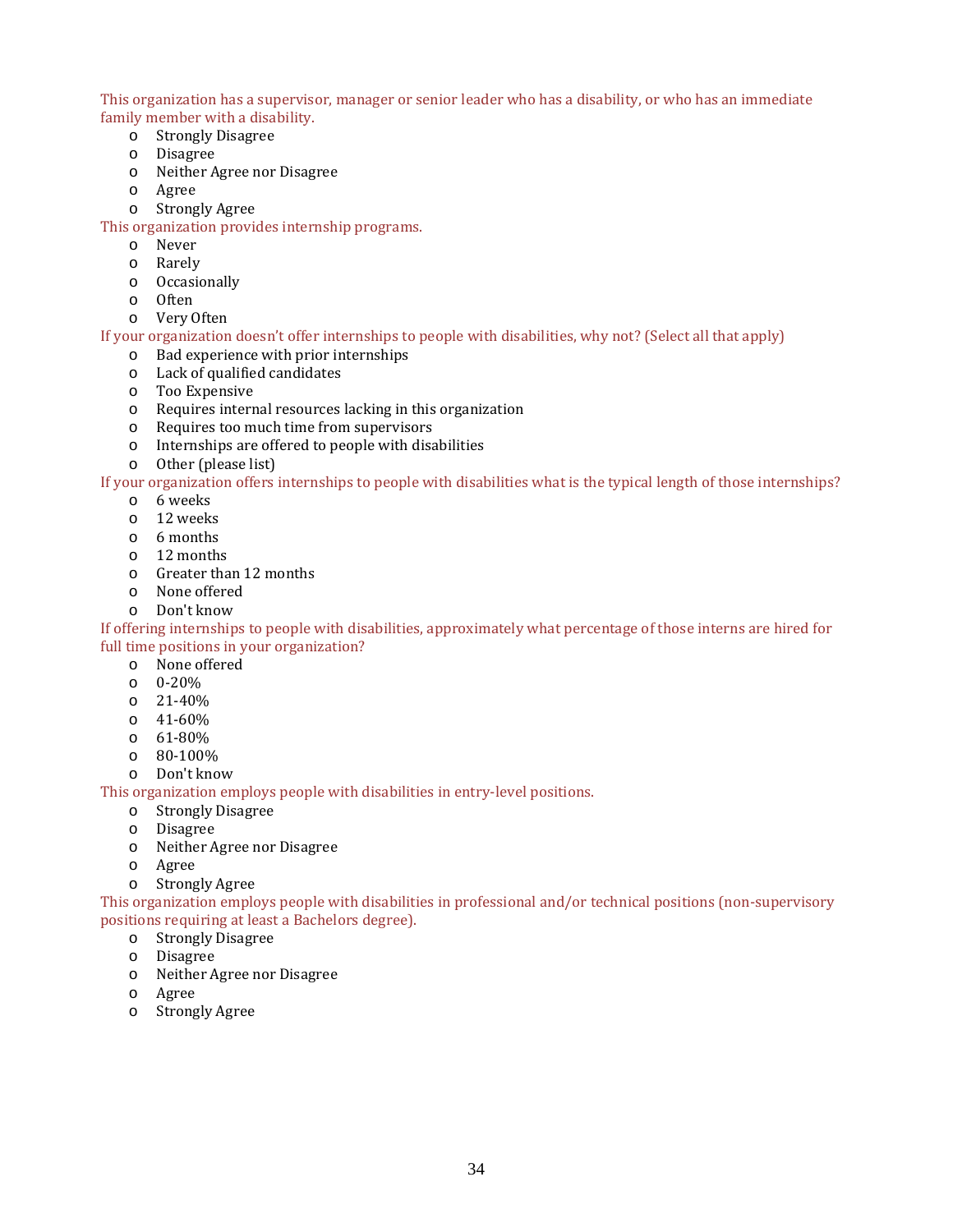This organization employs people with disabilities in supervisory positions.

- o Strongly Disagree
- o Disagree
- o Neither Agree nor Disagree
- o Agree
- o Strongly Agree

This organization has dedicated personnel and/or a department to support people with disabilities.

- o Strongly Disagree
- o Disagree
- o Neither Agree nor Disagree
- o Agree
- o Strongly Agree

This organization employs people with disabilities in senior management level positions

- o Strongly Disagree
- o Disagree
- o Neither Agree nor Disagree
- o Agree
- o Strongly Agree

This organization regularly works with local vocational rehabilitation organizations.

- o Strongly Disagree
- o Disagree
- o Neither Agree nor Disagree
- o Agree
- o Strongly Agree

Approximately what percentage of this organization's employees have a disability?

- o 0-2%
- o 3-5%
- o 6-8%
- o 9-10%
- o 11% or above
- o Don't know

If your organization doesn't hire people with disabilities, please explain the primary barriers to hiring people with disabilities.

### **Use/Outcomes (intent)**

Please tell us about this organization's intentions to hire people with disabilities in the future.

This organization has an active recruiting and hiring program for people with disabilities.

- o Strongly Disagree
- o Disagree
- o Neither Agree nor Disagree
- o Agree
- o Strongly Agree

This organization consistently markets its commitment to hiring people with disabilities.

- o Strongly Disagree
- o Disagree
- o Neither Agree nor Disagree
- o Agree
- o Strongly Agree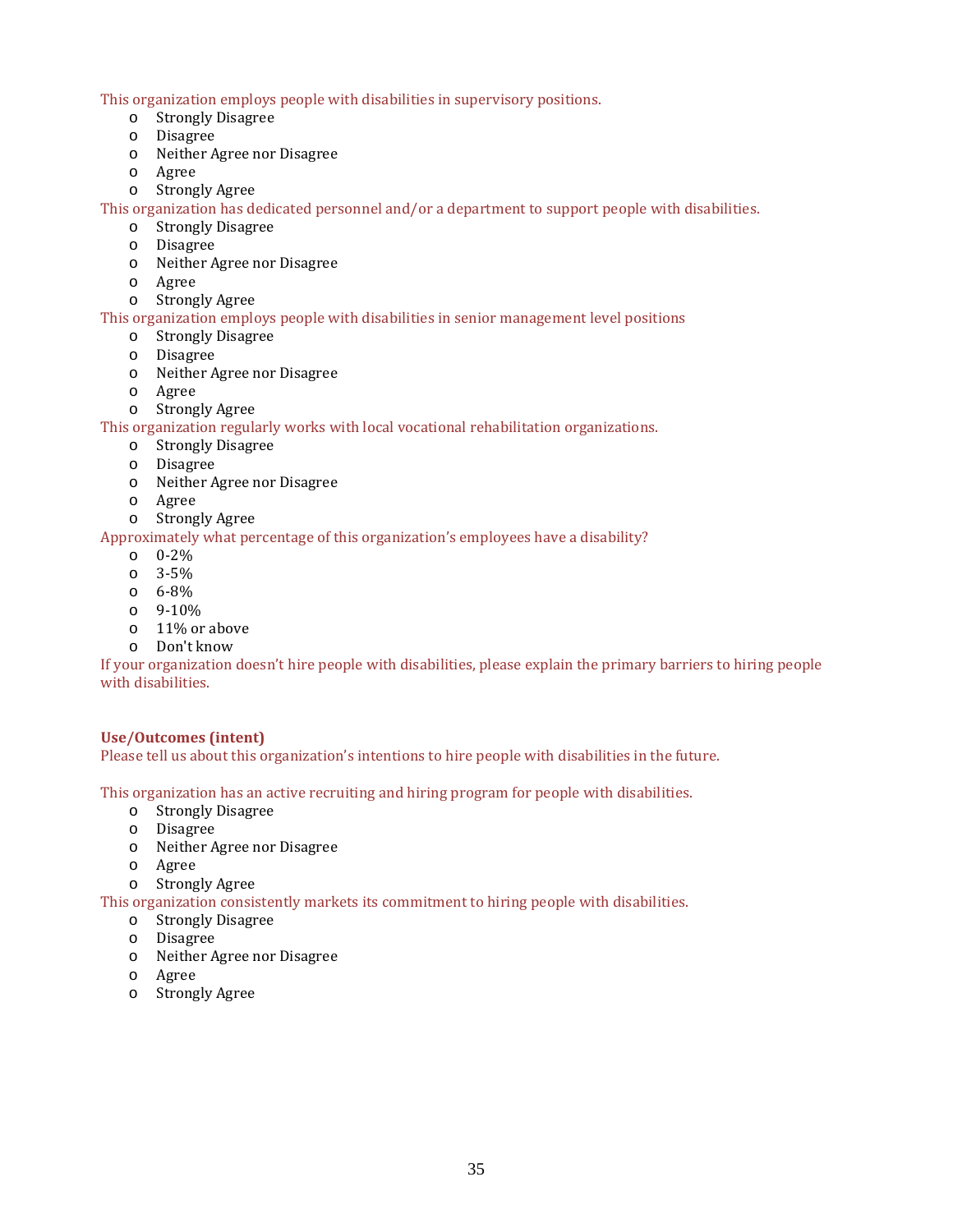This organization offers regular activities for its employees to interact with people with disabilities.

- o Strongly Disagree
- o Disagree
- o Neither Agree nor Disagree
- o Agree
- o Strongly Agree

This organization regularly sends e-mails and/or newsletters with information regarding people with disabilities.

- o Strongly Disagree
- o Disagree
- o Neither Agree nor Disagree
- o Agree
- o Strongly Agree

This organization has formal objectives for hiring people with disabilities.

- o Strongly Disagree
- o Disagree
- o Neither Agree nor Disagree
- o Agree
- o Strongly Agree

This organization intends to hire at least one person with a disability within the next two years.

- o Strongly Disagree
- o Disagree
- o Neither Agree nor Disagree
- o Agree
- o Strongly Agree

What circumstances would make you more likely to hire a person with a disability?

What circumstances would make you less likely to hire a person with a disability?

### **Finish**

We appreciate that you have taken the time to complete this survey, and want to be sure we don't ask you again. Please enter the name of your company below. It will only be used to verify that we do not collect duplicate responses.

Would you like an executive summary of these results?

- o Yes
- o No

If you selected yes in the previous question please provide your information:

- o Name
- o Agency
- o Street Address
- o City
- o State
- o Zip Code
- o Telephone
- o E-mail address

Would you be willing to participate in a follow-up interview?

- o Yes
- o No

Thank you for your assistance! If you have any questions, please call or email: Dr. Randy Dumm RE\_DUMM@YAHOO.COM 850.339.3820 Please click on the next button to submit your responses. Survey Powered By Qualtrics®